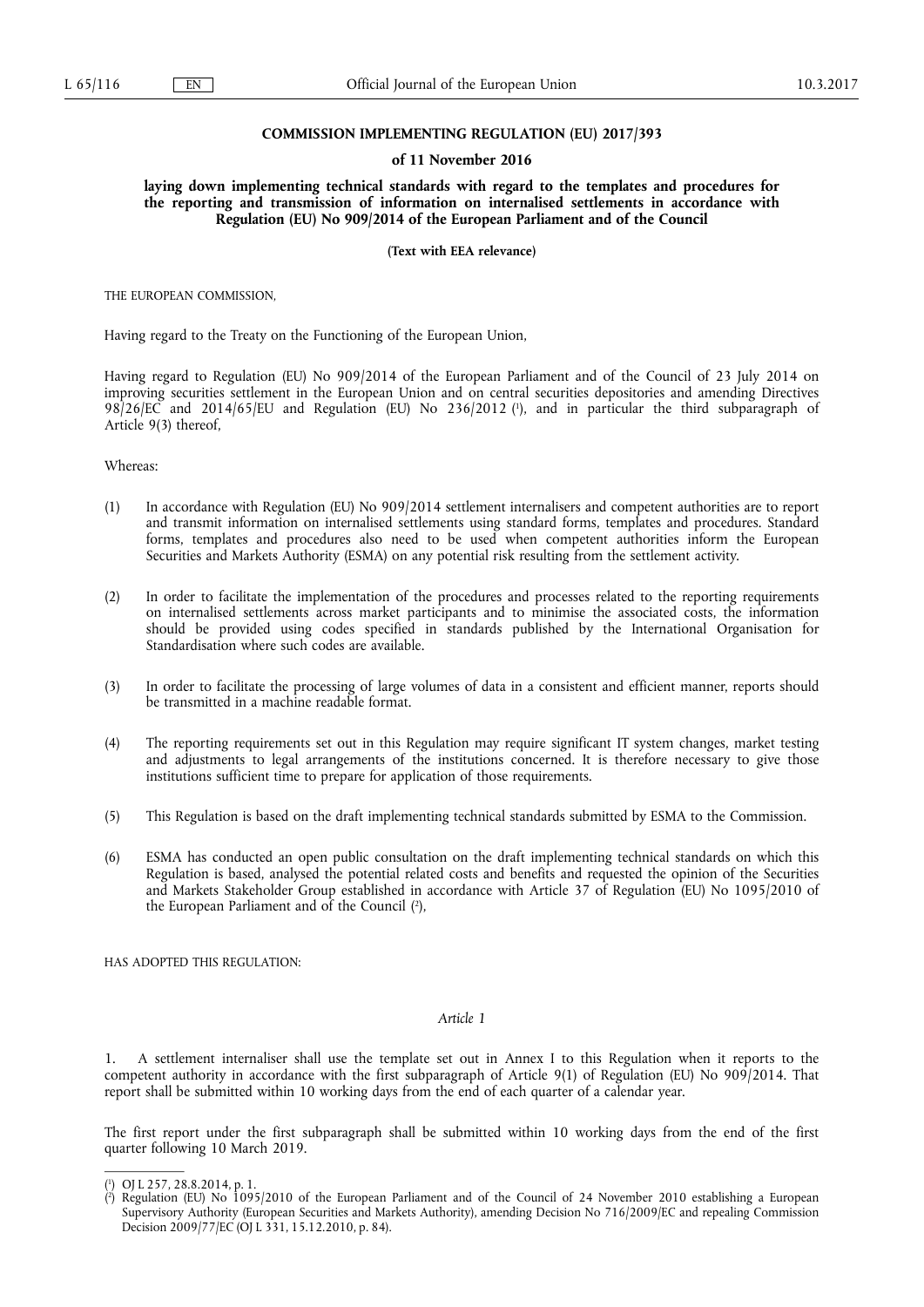2. The competent authority shall use the template set out in Annex I to this Regulation when it transmits to European Securities and Markets Authority (ESMA) the information received under the first subparagraph of Article 9(1) of Regulation (EU) No 909/2014. That information shall be transmitted within five working days from the date of receipt of each report referred to in paragraph 1 of this Article.

3. The template set out in Annex I shall be completed in accordance with the instructions set out in Annex II.

4. The competent authority shall use the template set out in Annex III when it informs ESMA of any potential risk resulting from internalised settlement activity. Information on any potential risk resulting from internalised settlement activity shall be submitted within 30 working days from the end of each quarter of a calendar year. The competent authority shall complete that template in accordance with the instructions set out in Annex IV.

5. The information referred to in paragraphs 1, 2 and 4 shall be provided in a machine readable format.

#### *Article 2*

This Regulation shall enter into force on 10 March 2019.

This Regulation shall be binding in its entirety and directly applicable in all Member States.

Done at Brussels, 11 November 2016.

*For the Commission The President*  Jean-Claude JUNCKER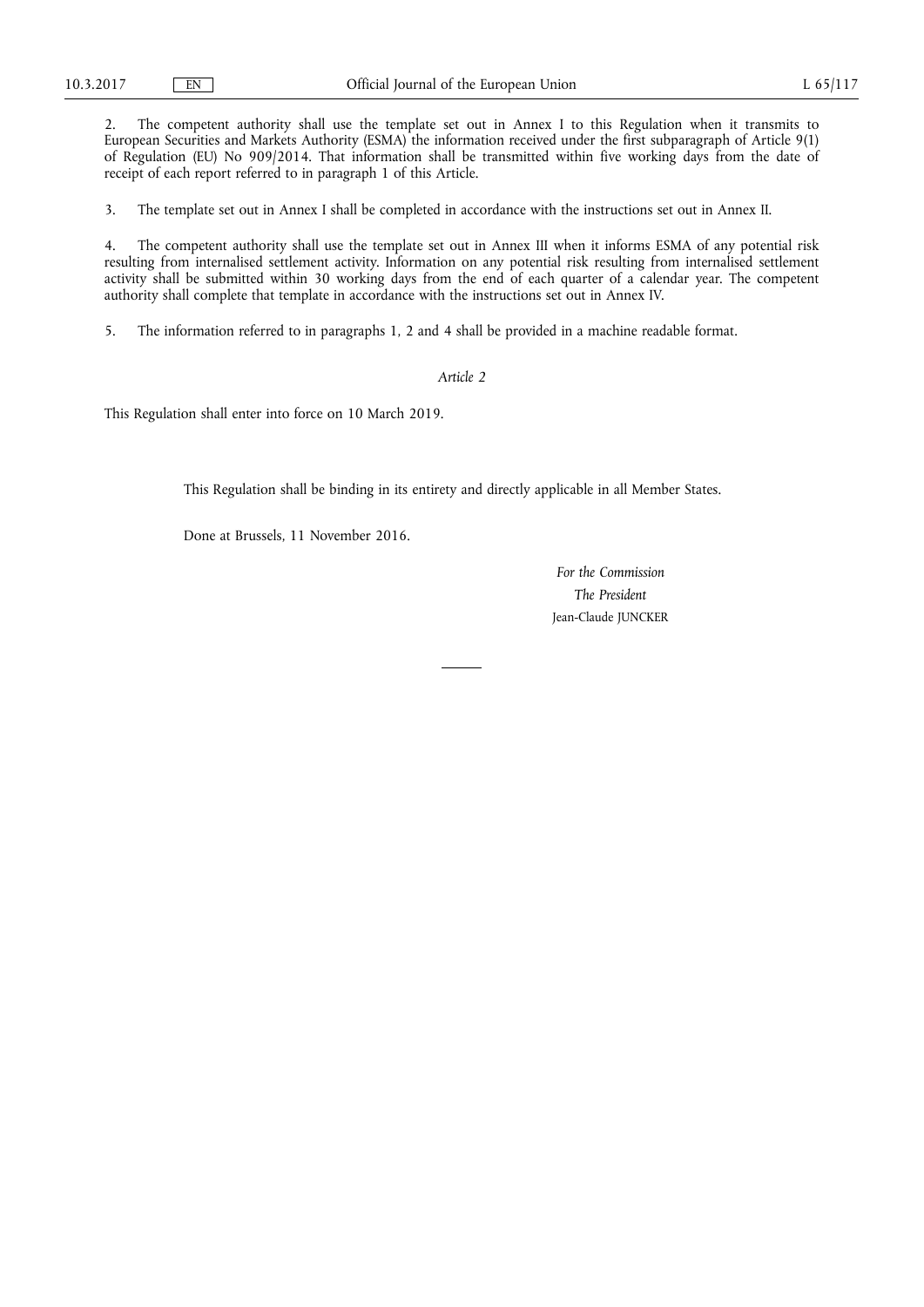## *ANNEX I*

# **Template for reporting and transmission of information on internalised settlement**

| <b>Internalised Settlement</b>                                                                                                                                                                    |              |                   |                |              |                |        |                |              |         |
|---------------------------------------------------------------------------------------------------------------------------------------------------------------------------------------------------|--------------|-------------------|----------------|--------------|----------------|--------|----------------|--------------|---------|
| <b>Settlement Internaliser Information</b>                                                                                                                                                        |              |                   |                |              |                |        |                |              |         |
|                                                                                                                                                                                                   |              |                   | C0010          |              |                |        |                |              |         |
| Country code                                                                                                                                                                                      | <b>R0010</b> |                   |                |              |                |        |                |              |         |
| <b>Reporting timestamp</b>                                                                                                                                                                        | <b>R0020</b> |                   |                |              |                |        |                |              |         |
| <b>Reporting period</b>                                                                                                                                                                           | R0030        |                   |                |              |                |        |                |              |         |
| <b>LEI</b>                                                                                                                                                                                        | <b>R0040</b> |                   |                |              |                |        |                |              |         |
| Name of person responsible                                                                                                                                                                        | <b>R0050</b> |                   |                |              |                |        |                |              |         |
| Function of person respon-<br>sible                                                                                                                                                               | <b>R0060</b> |                   |                |              |                |        |                |              |         |
| Phone number                                                                                                                                                                                      | R0070        |                   |                |              |                |        |                |              |         |
| <b>Email address</b>                                                                                                                                                                              | <b>R0080</b> |                   |                |              |                |        |                |              |         |
|                                                                                                                                                                                                   |              |                   |                | Aggregate    |                |        |                | Rate         |         |
|                                                                                                                                                                                                   |              | Settled<br>Failed |                | <b>Total</b> |                | Failed |                |              |         |
|                                                                                                                                                                                                   |              | Volume            | Value<br>(EUR) | Volume       | Value<br>(EUR) | Volume | Value<br>(EUR) | Volume %     | Value % |
|                                                                                                                                                                                                   |              | C0020             | C0030          | <b>C0040</b> | C0050          | C0060  | C0070          | <b>C0080</b> | C0090   |
| Overall total                                                                                                                                                                                     | R0090        |                   |                |              |                |        |                |              |         |
| <b>Financial instruments</b>                                                                                                                                                                      |              |                   |                |              |                |        |                |              |         |
| Transferable securities referred to<br>in point (a) of Article $4(1)(44)$<br>of Directive 2014/65/EU of the<br>European Parliament and of the<br>Council (1)                                      | <b>R0100</b> |                   |                |              |                |        |                |              |         |
| Sovereign debt referred to in<br>Article 4(1)(61) of Directive<br>2014/65/EU                                                                                                                      | R0110        |                   |                |              |                |        |                |              |         |
| Transferable securities referred to<br>in point (b) of Article $4(1)(44)$<br>of Directive 2014/65/EU other<br>than sovereign debt referred to<br>in Article $4(1)(61)$ of Directive<br>2014/65/EU | R0120        |                   |                |              |                |        |                |              |         |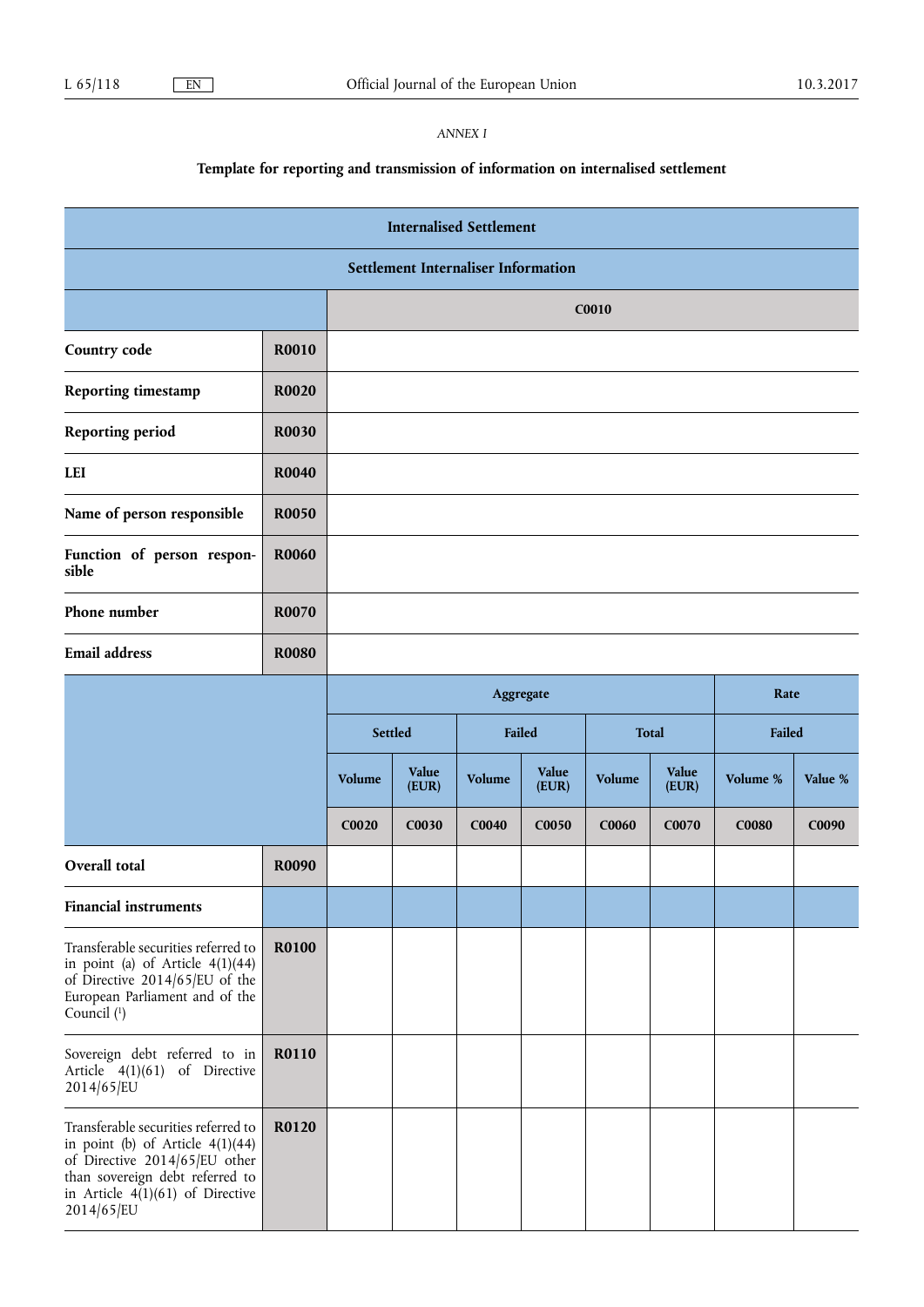|                                                                                                                               |              | Aggregate |                |              |                   | Rate         |                |              |         |
|-------------------------------------------------------------------------------------------------------------------------------|--------------|-----------|----------------|--------------|-------------------|--------------|----------------|--------------|---------|
|                                                                                                                               |              |           | Settled        | Failed       |                   |              | <b>Total</b>   | Failed       |         |
|                                                                                                                               |              | Volume    | Value<br>(EUR) | Volume       | Value<br>(EUR)    | Volume       | Value<br>(EUR) | Volume %     | Value % |
|                                                                                                                               |              | C0020     | C0030          | <b>C0040</b> | C <sub>0050</sub> | <b>C0060</b> | C0070          | <b>C0080</b> | C0090   |
| Transferable securities referred to<br>in point (c) of Article $4(1)(44)$<br>of Directive 2014/65/EU                          | R0130        |           |                |              |                   |              |                |              |         |
| Exchange-traded funds as de-<br>fined in point $(46)$ of Article $4(1)$<br>of Directive 2014/65/EU                            | R0140        |           |                |              |                   |              |                |              |         |
| Units in collective investment<br>undertakings, other than ex-<br>change-traded funds                                         | R0150        |           |                |              |                   |              |                |              |         |
| Money<br>market<br>instruments<br>other than sovereign debt re-<br>ferred to in Article $4(1)(61)$ of<br>Directive 2014/65/EU | <b>R0160</b> |           |                |              |                   |              |                |              |         |
| Emission allowances                                                                                                           | R0170        |           |                |              |                   |              |                |              |         |
| Other financial instruments                                                                                                   | <b>R0180</b> |           |                |              |                   |              |                |              |         |
| Type of transactions                                                                                                          |              |           |                |              |                   |              |                |              |         |
| Purchase or sale of securities                                                                                                | R0190        |           |                |              |                   |              |                |              |         |
| Collateral management opera-<br>tions                                                                                         | R0200        |           |                |              |                   |              |                |              |         |
| Securities lending and securities<br>borrowing                                                                                | R0210        |           |                |              |                   |              |                |              |         |
| Repurchase transactions                                                                                                       | R0220        |           |                |              |                   |              |                |              |         |
| Other securities transactions                                                                                                 | R0230        |           |                |              |                   |              |                |              |         |
| Type of client                                                                                                                |              |           |                |              |                   |              |                |              |         |
| Professional clients as defined in<br>point (10) of Article 4(1) of<br>Directive 2014/65/EU                                   | R0240        |           |                |              |                   |              |                |              |         |
| Retail clients as defined in<br>point (11) of Article 4(1) of<br>Directive 2014/65/EU                                         | R0250        |           |                |              |                   |              |                |              |         |
| <b>Cash Transfers</b>                                                                                                         |              |           |                |              |                   |              |                |              |         |
| Total Cash Transfers                                                                                                          | R0260        |           |                |              |                   |              |                |              |         |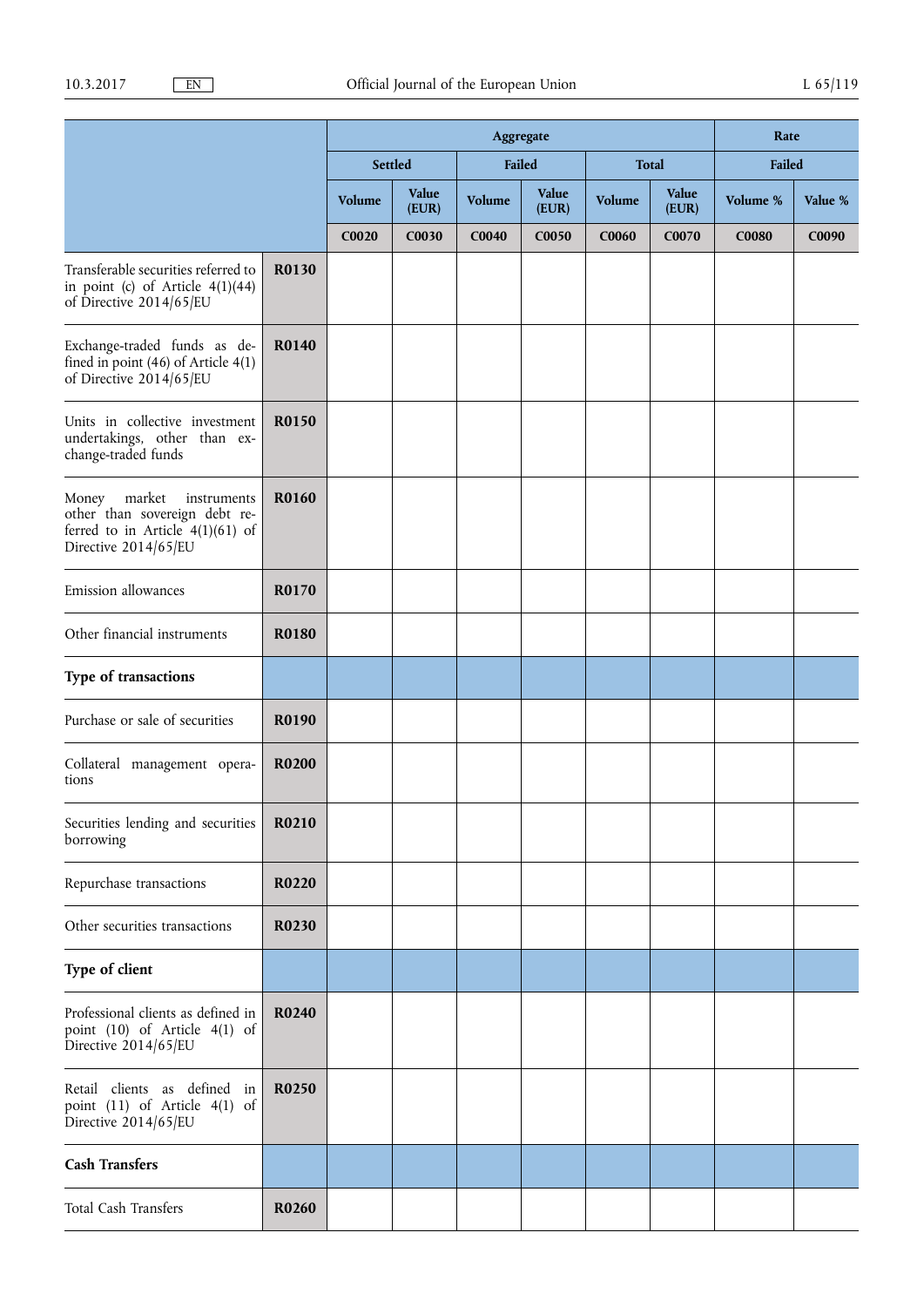| <b>Each Issuer CSD Information</b>                                                                                                                                                                |              |        |                |        |                |              |                             |          |         |
|---------------------------------------------------------------------------------------------------------------------------------------------------------------------------------------------------|--------------|--------|----------------|--------|----------------|--------------|-----------------------------|----------|---------|
|                                                                                                                                                                                                   |              |        |                |        |                | <b>C0100</b> |                             |          |         |
| Issuer CSD identifier                                                                                                                                                                             | R0270        |        |                |        |                |              |                             |          |         |
| <b>Issuer CSD country code</b>                                                                                                                                                                    | <b>R0280</b> |        |                |        |                |              |                             |          |         |
|                                                                                                                                                                                                   |              |        |                |        | Aggregate      |              |                             | Rate     |         |
|                                                                                                                                                                                                   |              |        | Settled        |        | Failed         |              | <b>Total Settled Failed</b> | Failed   |         |
|                                                                                                                                                                                                   |              | Volume | Value<br>(EUR) | Volume | Value<br>(EUR) | Volume       | Value<br>(EUR)              | Volume % | Value % |
|                                                                                                                                                                                                   |              | C0110  | C0120          | C0130  | C0140          | C0150        | C0160                       | C0170    | C0180   |
| Overall total                                                                                                                                                                                     | R0290        |        |                |        |                |              |                             |          |         |
| <b>Financial instruments</b>                                                                                                                                                                      |              |        |                |        |                |              |                             |          |         |
| Transferable securities referred to<br>in point (a) of Article $4(1)(44)$<br>of Directive 2014/65/EU                                                                                              | R0300        |        |                |        |                |              |                             |          |         |
| Sovereign debt referred to in<br>Article 4(1)(61) of Directive<br>2014/65/EU                                                                                                                      | R0310        |        |                |        |                |              |                             |          |         |
| Transferable securities referred to<br>in point (b) of Article $4(1)(44)$<br>of Directive 2014/65/EU other<br>than sovereign debt referred to<br>in Article $4(1)(61)$ of Directive<br>2014/65/EU | <b>R0320</b> |        |                |        |                |              |                             |          |         |
| Transferable securities referred to<br>in point (c) of Article $4(1)(44)$<br>of Directive 2014/65/EU                                                                                              | R0330        |        |                |        |                |              |                             |          |         |
| Exchange-traded funds as de-<br>fined in point $(46)$ of Article $4(1)$<br>of Directive 2014/65/EU                                                                                                | R0340        |        |                |        |                |              |                             |          |         |
| Units in collective investment<br>undertakings other than ETFs                                                                                                                                    | R0350        |        |                |        |                |              |                             |          |         |
| market<br>Money<br>instruments<br>other than sovereign debt re-<br>ferred to in Article $4(1)(61)$ of<br>Directive 2014/65/EU                                                                     | R0360        |        |                |        |                |              |                             |          |         |
| Emission allowances                                                                                                                                                                               | R0370        |        |                |        |                |              |                             |          |         |
| Other financial instruments                                                                                                                                                                       | <b>R0380</b> |        |                |        |                |              |                             |          |         |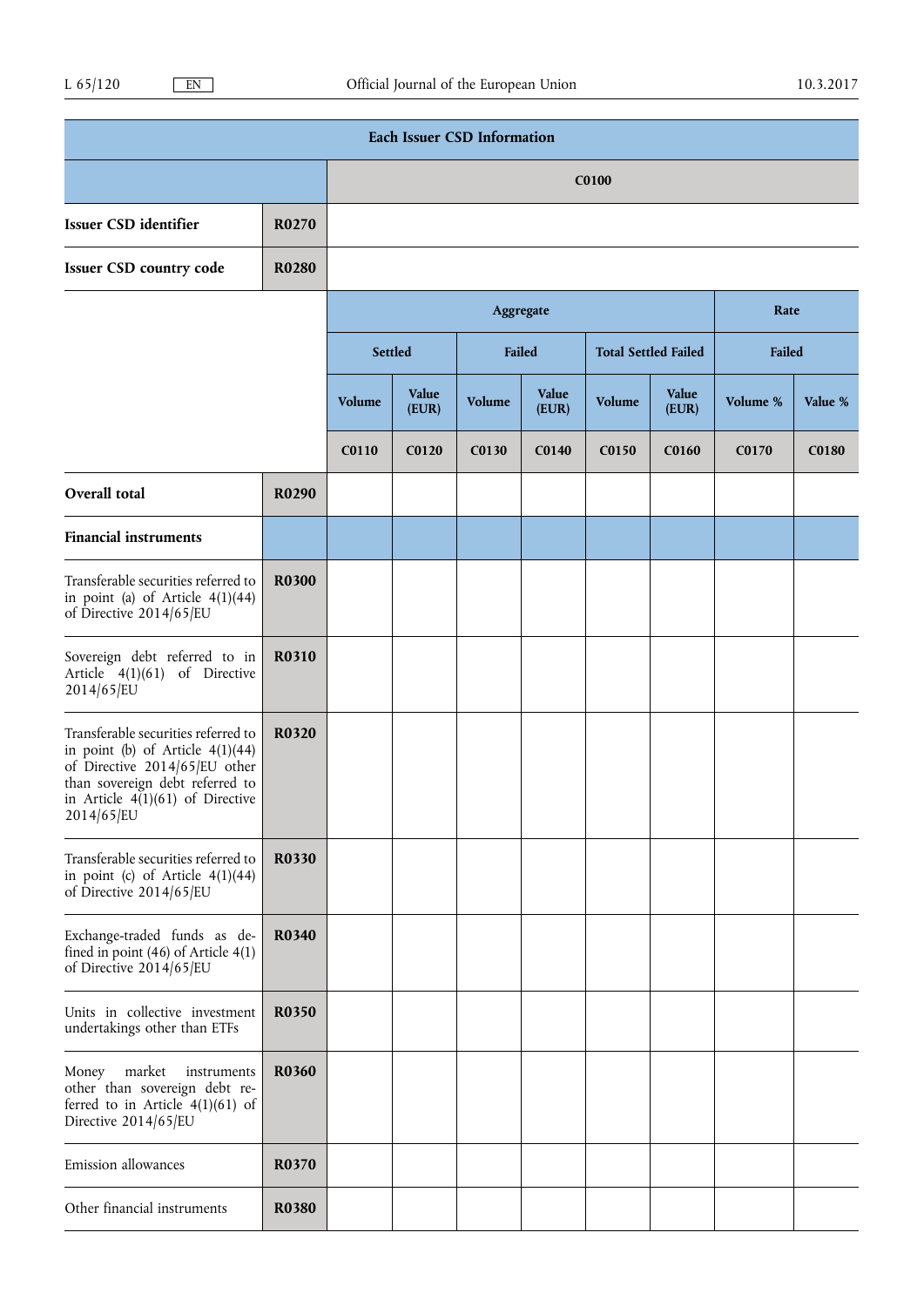|                                                                                             |              | Aggregate |                |        |                |                             |                | Rate     |              |
|---------------------------------------------------------------------------------------------|--------------|-----------|----------------|--------|----------------|-----------------------------|----------------|----------|--------------|
|                                                                                             |              | Settled   |                | Failed |                | <b>Total Settled Failed</b> |                | Failed   |              |
|                                                                                             |              | Volume    | Value<br>(EUR) | Volume | Value<br>(EUR) | Volume                      | Value<br>(EUR) | Volume % | Value %      |
|                                                                                             |              | C0110     | C0120          | C0130  | C0140          | C0150                       | <b>C0160</b>   | C0170    | <b>C0180</b> |
| Type of transactions                                                                        |              |           |                |        |                |                             |                |          |              |
| Purchase or sale of securities                                                              | R0390        |           |                |        |                |                             |                |          |              |
| Collateral management opera-<br>tions                                                       | <b>R0400</b> |           |                |        |                |                             |                |          |              |
| Securities lending and securities<br>borrowing                                              | R0410        |           |                |        |                |                             |                |          |              |
| Repurchase transactions                                                                     | <b>R0420</b> |           |                |        |                |                             |                |          |              |
| Other securities transactions                                                               | <b>R0430</b> |           |                |        |                |                             |                |          |              |
| Type of client                                                                              |              |           |                |        |                |                             |                |          |              |
| Professional clients as defined in<br>point (10) of Article 4(1) of<br>Directive 2014/65/EU | <b>R0440</b> |           |                |        |                |                             |                |          |              |
| Retail clients as defined<br>in<br>point (11) of Article 4(1) of<br>Directive 2014/65/EU    | R0450        |           |                |        |                |                             |                |          |              |
| <b>Cash Transfers</b>                                                                       |              |           |                |        |                |                             |                |          |              |
| Total Cash Transfers                                                                        | R0460        |           |                |        |                |                             |                |          |              |

( 1) Directive 2014/65/EU of the European Parliament and of the Council of 15 May 2014 on markets in financial instruments and amending Directive 2002/92/EC and Directive 2011/61/EU (OJ L 173, 12.6.2014, p. 349).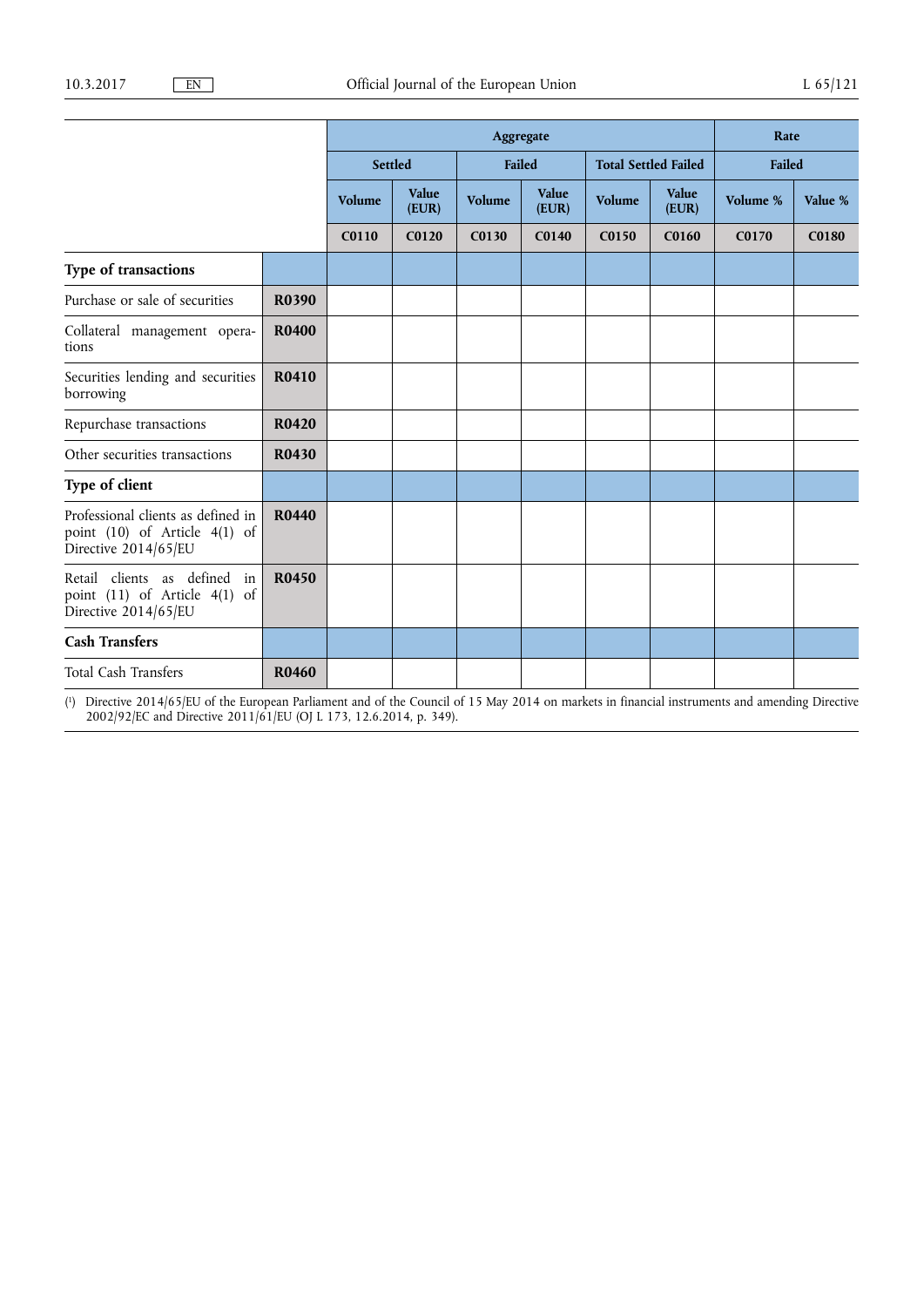#### *ANNEX II*

#### **Instructions for completing the template for reporting and transmission of information on internalised settlement**

The 'Cell Reference' column of the table below identifies the items to be reported by identifying the columns and lines as showed in the template in Annex I. Information in columns C0100-C0180, as well as in Rows R0270-R0460 shall be reported for each issuer CSD.

Information in columns C0020, C0040, C0060, C0110, C0130 and C0150 for aggregated volumes shall be reported as a whole number expressed using up to 20 numerical characters without decimal places.

Information in columns C0030, C0050, C0070, C0120, C0140 and C0160 for aggregate values shall be reported as a value expressed using up to 20 numerical characters including decimals. The decimal mark is not counted as a numerical character and at least one character before and two characters after the decimal mark shall be populated. A full stop shall be used as the decimal mark.

Information in columns C0080, C0090, C00170 and C00180 for rates shall be reported as a percentage value up to two decimal places.

Where no activity needs to be reported, information in columns C0020-C0090 and C0110-C0180 shall be completed with a zero value.

| No.            | Cell Reference | Item                                  | Instruction                                                                                                                                                                                                                                                                                   |
|----------------|----------------|---------------------------------------|-----------------------------------------------------------------------------------------------------------------------------------------------------------------------------------------------------------------------------------------------------------------------------------------------|
| 1              | C0010, R0010   | Country code                          | Identify the ISO 3166 2 character code of the place of<br>establishment of the settlement internaliser.                                                                                                                                                                                       |
| $\overline{2}$ | C0010, R0020   | Reporting timestamp                   | For reporting from the settlement internaliser to the com-<br>petent authority, identify the ISO 8601 in UTC time for-<br>mat (YYYY-MM-DDThh:mm:ssZ) code of the date when<br>the report from the settlement internaliser to the compe-<br>tent authority is made.                            |
|                |                |                                       | For reporting from the competent authority to ESMA,<br>identify the ISO 8601 in UTC time format (YYYY-MM-<br>DDThh:mm:ssZ) code of the date when the report from<br>the competent authority to ESMA is made.                                                                                  |
| 3              | C0010, R0030   | Reporting period                      | Identify the ISO 8601 (YYYY-MM-DD) code of the date<br>identifying the last day of the reporting period.                                                                                                                                                                                      |
| $\overline{4}$ | C0010, R0040   | Settlement internaliser<br>identifier | Insert identification code of the settlement internaliser,<br>using a Legal Entity Identifier (LEI).                                                                                                                                                                                          |
| 5              | C0010, R0050   | Name of person<br>responsible         | For reporting from the settlement internaliser to the com-<br>petent authority, indicate the name of the person respon-<br>sible for the report at the settlement internaliser.<br>For reporting from the competent authority to ESMA, the<br>name of the liaison at the competent authority. |
| 6              | C0010, R0060   | Function of person<br>responsible     | For reporting from the settlement internaliser to the com-<br>petent authority, the function of the person responsible for<br>the report at the settlement internaliser.<br>For reporting from the competent authority to ESMA, the<br>function of the liaison at the competent authority.    |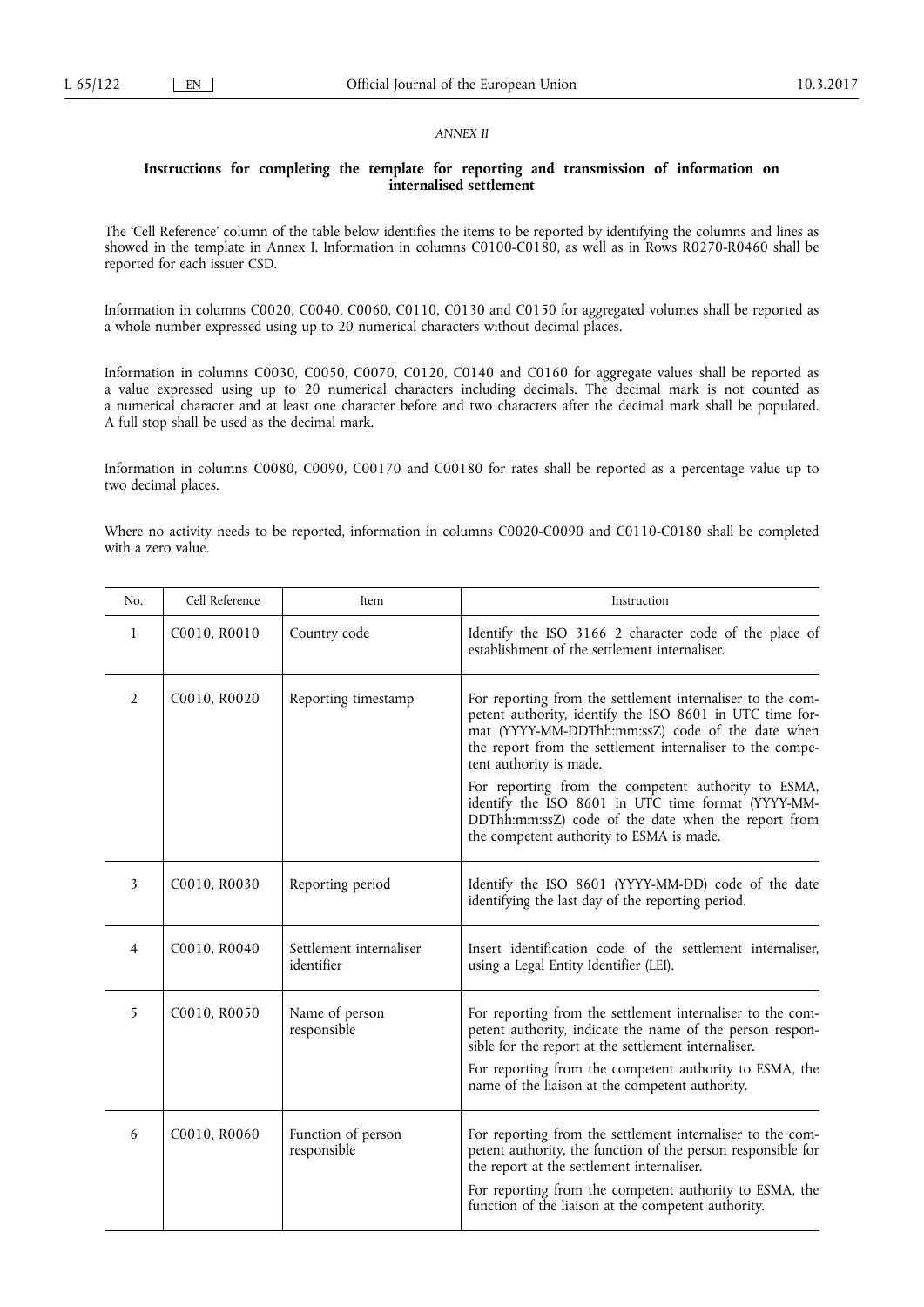| No. | Cell Reference               | Item                    | Instruction                                                                                                                                                                                                                                                                                            |
|-----|------------------------------|-------------------------|--------------------------------------------------------------------------------------------------------------------------------------------------------------------------------------------------------------------------------------------------------------------------------------------------------|
| 7   | C0010, R0070                 | Phone number            | For reporting from the settlement internaliser to the com-<br>petent authority, the phone number of the person respon-<br>sible for the report at the settlement internaliser.<br>For reporting from the competent authority to ESMA, the<br>phone number of the liaison at the competent authority.   |
| 8   | C0010, R0080                 | Email address           | For reporting from the settlement internaliser to the com-<br>petent authority, the email address of the person respon-<br>sible for the report at the settlement internaliser.<br>For reporting from the competent authority to ESMA, the<br>email address of the liaison at the competent authority. |
| 9   | C0100, R0270                 | Issuer CSD identifier   | Insert identification code of the CSD, using an LEI.<br>If information on the issuer CSD is not available the first<br>two characters of the ISIN codes shall be used.                                                                                                                                 |
| 10  | C0100, R0280                 | Issuer CSD Country Code | Identify the ISO 3166 2 character code of the place of<br>establishment of the issuer CSD.                                                                                                                                                                                                             |
| 11  | C0020, R0090<br>C0110, R0290 | Overall total           | Aggregated volume of internalised settlement instructions<br>settled by the settlement internaliser during the period cov-<br>ered by the report.                                                                                                                                                      |
| 12  | C0030, R0090<br>C0120, R0290 | Overall total           | Aggregated value, expressed in euros, of internalised settle-<br>ment instructions settled during the period covered by the<br>report.                                                                                                                                                                 |
| 13  | C0040, R0090<br>C0130, R0290 | Overall total           | Aggregated volume of failed internalised settlement instruc-<br>tions during the period covered by the report                                                                                                                                                                                          |
| 14  | C0050, R0090<br>C0140, R0290 | Overall total           | Aggregated value, expressed in euros, of failed internalised<br>settlement instructions during the period covered by the<br>report                                                                                                                                                                     |
| 15  | C0060, R0090<br>C0150, R0290 | Overall total           | Aggregated total of the volume of internalised settlement<br>instructions settled by the settlement internaliser and vol-<br>ume of failed internalised settlement instructions during<br>the period covered by the report.                                                                            |
| 16  | C0070, R0090<br>C0160, R0290 | Overall total           | Aggregated total value, expressed in euros, of internalised<br>settlement instructions settled by the settlement internaliser<br>and of failed internalised settlement instructions during the<br>period covered by the report.                                                                        |
| 17  | C0080, R0090<br>C0170, R0290 | Overall total           | The rate of failed internalised settlement instructions com-<br>pared to the aggregated total volume of internalised settle-<br>ment instructions settled by the settlement internaliser and<br>failed internalised settlement instructions during the period<br>covered by the report.                |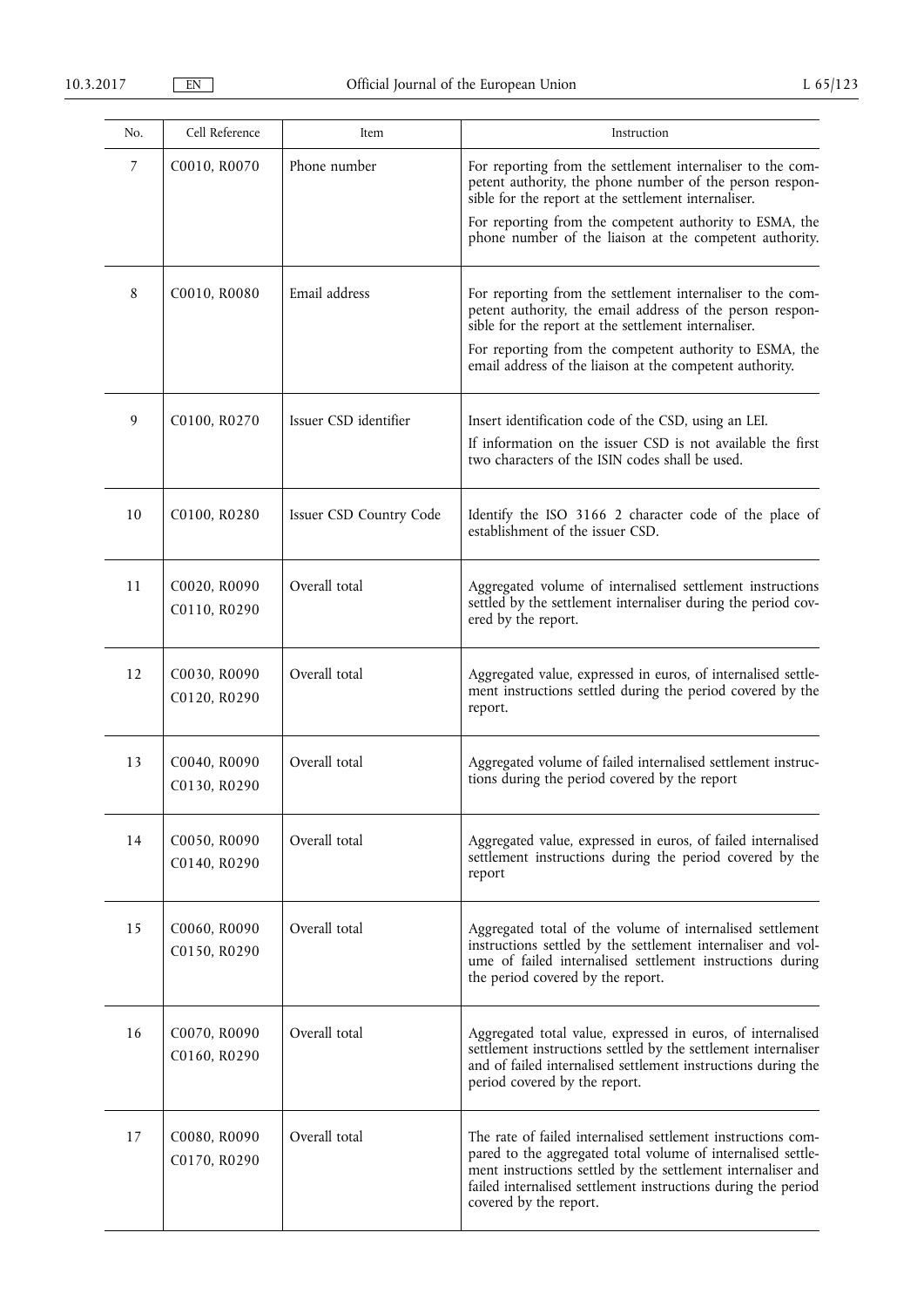| No. | Cell Reference               | Item                                                                                                       | Instruction                                                                                                                                                                                                                                                                                                                                                                                      |
|-----|------------------------------|------------------------------------------------------------------------------------------------------------|--------------------------------------------------------------------------------------------------------------------------------------------------------------------------------------------------------------------------------------------------------------------------------------------------------------------------------------------------------------------------------------------------|
| 18  | C0090, R0090<br>C0180, R0290 | Overall total                                                                                              | The rate of failed internalised settlement instructions com-<br>pared to the total value, expressed in euros, of internalised<br>settlement instructions settled by the settlement internaliser<br>and failed internalised settlement instructions during the<br>period covered by the report.                                                                                                   |
| 19  | C0020, R0100<br>C0110, R0300 | Transferable securities<br>referred to in point (a) of<br>Article $4(1)(44)$ of Directive<br>2014/65/EU    | Aggregated volume of internalised settlement instructions<br>settled in transferable securities referred to in point (a) of<br>Article $4(1)(44)$ of Directive 2014/65/EU by the settlement<br>internaliser during the period covered by the report.                                                                                                                                             |
| 20  | C0030, R0100<br>C0120, R0300 | Transferable securities<br>referred to in point (a) of<br>Article $4(1)(44)$ of Directive<br>2014/65/EU    | Aggregated value, expressed in euros, of internalised settle-<br>ment instructions settled in transferable securities referred<br>to in point (a) of Article $4(1)(44)$ of Directive 2014/65/EU<br>during the period covered by the report.                                                                                                                                                      |
| 21  | C0040, R0100<br>C0130, R0300 | Transferable securities<br>referred to in point (a) of<br>Article $4(1)(44)$ of Directive<br>2014/65/EU    | Aggregated volume of failed internalised settlement instruc-<br>tions in transferable securities referred to in point (a) of<br>Article $4(1)(44)$ of Directive 2014/65/EU during the period<br>covered by the report                                                                                                                                                                            |
| 22  | C0050, R0100<br>C0140, R0300 | Transferable securities<br>referred to in point (a) of<br>Article $4(1)(44)$ of Directive<br>2014/65/EU    | Aggregated value, expressed in euros, of failed internalised<br>settlement instructions in transferable securities referred to<br>in point (a) of Article $4(1)(44)$ of Directive 2014/65/EU<br>during the period covered by the report                                                                                                                                                          |
| 23  | C0060, R0100<br>C0150, R0300 | Transferable securities<br>referred to in point (a) of<br>Article $4(1)(44)$ of Directive<br>2014/65/EU    | Aggregated total of the volume of internalised settlement<br>instructions settled by the settlement internaliser and vol-<br>ume of failed internalised settlement instructions in trans-<br>ferable securities referred to in point (a) of Article $4(1)(44)$<br>of Directive $2014/65$ /EU during the period covered by the<br>report.                                                         |
| 24  | C0070, R0100<br>C0160, R0300 | Transferable securities<br>referred to in point (a) of<br>Article $4(1)(44)$ of Directive<br>2014/65/EU    | Aggregated total value, expressed in euros, of internalised<br>settlement instructions settled by the settlement internaliser<br>and failed internalised settlement instructions in trans-<br>ferable securities referred to in point (a) of Article $4(1)(44)$<br>of Directive 2014/65/EU during the period covered by the<br>report.                                                           |
| 25  | C0080, R0100<br>C0170, R0300 | Transferable securities<br>referred to in point (a) of<br>Article $4(1)(44)$ of Directive<br>$2014/65$ /EU | The rate of failed internalised settlement instructions com-<br>pared to the aggregated total volume of internalised settle-<br>ment instructions settled by the settlement internaliser and<br>failed internalised settlement instructions in transferable<br>securities referred to in point (a) of Article 4(1)(44) of<br>Directive $2014/65$ /EU during the period covered by the<br>report. |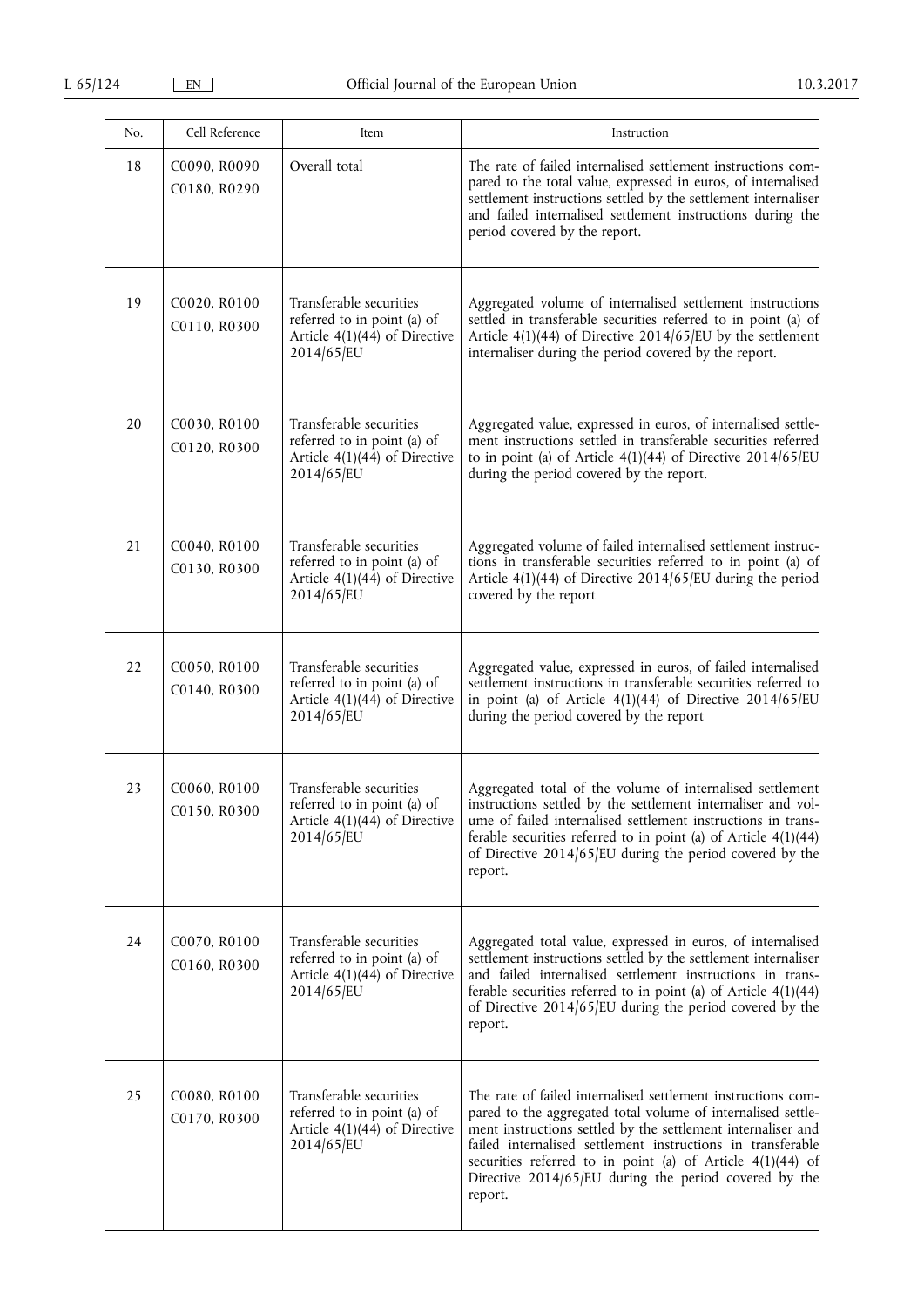| No. | Cell Reference               | Item                                                                                                    | Instruction                                                                                                                                                                                                                                                                                                                                                                                              |
|-----|------------------------------|---------------------------------------------------------------------------------------------------------|----------------------------------------------------------------------------------------------------------------------------------------------------------------------------------------------------------------------------------------------------------------------------------------------------------------------------------------------------------------------------------------------------------|
| 26  | C0090, R0100<br>C0180, R0300 | Transferable securities<br>referred to in point (a) of<br>Article $4(1)(44)$ of Directive<br>2014/65/EU | The rate of failed internalised settlement instructions com-<br>pared to the total value, expressed in euros, of internalised<br>settlement instructions settled by the settlement internaliser<br>and failed internalised settlement instructions in trans-<br>ferable securities referred to in point (a) of Article $4(1)(44)$<br>of Directive 2014/65/EU during the period covered by the<br>report. |
| 27  | C0020, R0110<br>C0110, R0310 | Sovereign debt referred to<br>in Article $4(1)(61)$ of<br>Directive 2014/65/EU                          | Aggregated volume of internalised settlement instructions<br>settled in sovereign debt referred to in Article 4(1)(61) of<br>Directive $2014/65$ /EU by the settlement internaliser during<br>the period covered by the report.                                                                                                                                                                          |
| 28  | C0030, R0110<br>C0120, R0310 | Sovereign debt referred to<br>in Article $4(1)(61)$ of<br>Directive 2014/65/EU                          | Aggregated value, expressed in euros, of internalised settle-<br>ment instructions settled in sovereign debt referred to in<br>Article 4(1)(61) of Directive 2014/65/EU during the period<br>covered by the report.                                                                                                                                                                                      |
| 29  | C0040, R0110<br>C0130, R0310 | Sovereign debt referred to<br>in Article $4(1)(61)$ of<br>Directive 2014/65/EU                          | Aggregated volume of failed internalised settlement instruc-<br>tions in sovereign debt referred to in Article $4(1)(61)$ of<br>Directive $2014\sqrt{65/EU}$ during the period covered by the<br>report                                                                                                                                                                                                  |
| 30  | C0050, R0110<br>C0140, R0310 | Sovereign debt referred to<br>in Article $4(1)(61)$ of<br>Directive 2014/65/EU                          | Aggregated value, expressed in euros, of failed internalised<br>settlement instructions in sovereign debt referred to in<br>Article 4(1)(61) of Directive 2014/65/EU during the period<br>covered by the report                                                                                                                                                                                          |
| 31  | C0060, R0110<br>C0150, R0310 | Sovereign debt referred to<br>in Article $4(1)(61)$ of<br>Directive 2014/65/EU                          | Aggregated total of the volume of internalised settlement<br>instructions settled by the settlement internaliser and vol-<br>ume of failed internalised settlement instructions in sover-<br>eign debt referred to in Article 4(1)(61) of Directive<br>$2014/65$ /EU during the period covered by the report.                                                                                            |
| 32  | C0070, R0110<br>C0160, R0310 | Sovereign debt referred to<br>in Article $4(1)(61)$ of<br>Directive 2014/65/EU                          | Aggregated total value, expressed in euros, of internalised<br>settlement instructions settled by the settlement internaliser<br>and of failed internalised settlement instructions in sover-<br>eign debt referred to in Article 4(1)(61) of Directive<br>$2014/65$ /EU during the period covered by the report.                                                                                        |
| 33  | C0080, R0110<br>C0170, R0310 | Sovereign debt referred to<br>in Article $4(1)(61)$ of<br>Directive 2014/65/EU                          | The rate of failed internalised settlement instructions com-<br>pared to the aggregated total volume of internalised settle-<br>ment instructions settled by the settlement internaliser and<br>failed internalised settlement instructions in sovereign debt<br>referred to in Article $4(1)(61)$ of Directive 2014/65/EU<br>during the period covered by the report.                                   |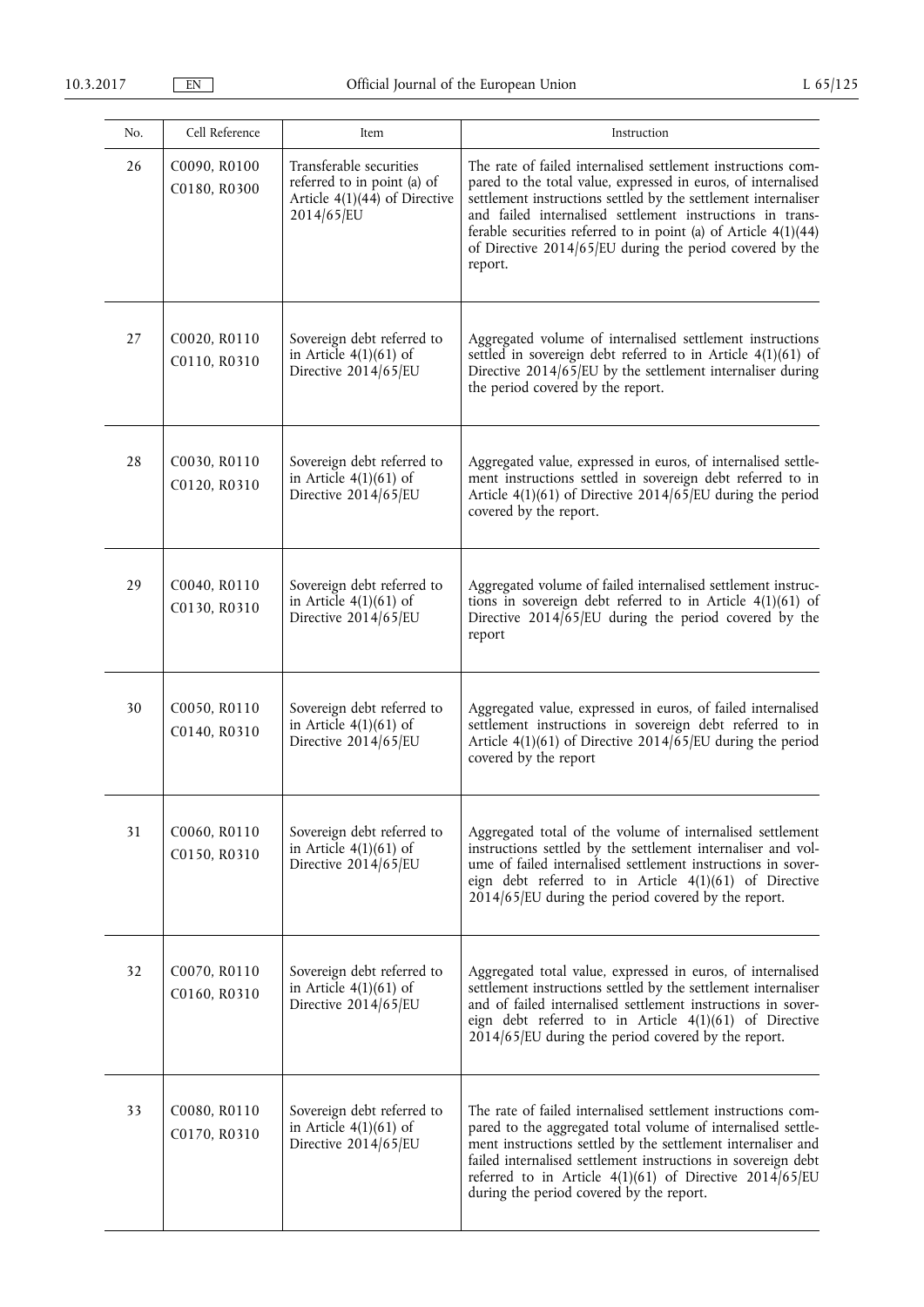| No. | Cell Reference               | Item                                                                                                                                                                                                    | Instruction                                                                                                                                                                                                                                                                                                                                                                                                                      |
|-----|------------------------------|---------------------------------------------------------------------------------------------------------------------------------------------------------------------------------------------------------|----------------------------------------------------------------------------------------------------------------------------------------------------------------------------------------------------------------------------------------------------------------------------------------------------------------------------------------------------------------------------------------------------------------------------------|
| 34  | C0090, R0110<br>C0180, R0310 | Sovereign debt referred to<br>in Article $4(1)(61)$ of<br>Directive 2014/65/EU                                                                                                                          | The rate of failed internalised settlement instructions com-<br>pared to the total value, expressed in euros, of internalised<br>settlement instructions settled by the settlement internaliser<br>and failed internalised settlement instructions in sovereign<br>debt referred to in Article 4(1)(61) of Directive<br>$2014/65$ /EU during the period covered by the report.                                                   |
| 35  | C0020, R0120<br>C0110, R0320 | Transferable securities<br>referred to in point (b) of<br>Article $4(1)(44)$ of Directive<br>2014/65/EU other than<br>sovereign debt referred to<br>in Article $4(1)(61)$ of<br>Directive 2014/65/EU    | Aggregated volume of internalised settlement instructions<br>settled in transferable securities referred to in point (b) of<br>Article 4(1)(44) of Directive 2014/65/EU other than sover-<br>eign debt referred to in Article 4(1)(61) of Directive<br>2014/65/EU by the settlement internaliser during the<br>period covered by the report.                                                                                     |
| 36  | C0030, R0120<br>C0120, R0320 | Transferable securities<br>referred to in point (b) of<br>Article $4(1)(44)$ of Directive<br>2014/65/EU other than<br>sovereign debt referred to<br>in Article $4(1)(61)$ of<br>Directive 2014/65/EU    | Aggregated value, expressed in euros, of internalised settle-<br>ment instructions settled in transferable securities referred<br>to in point (b) of Article $4(1)(44)$ of Directive 2014/65/EU<br>other than sovereign debt referred to in Article $4(1)(61)$ of<br>Directive 2014/65/EU during the period covered by the<br>report.                                                                                            |
| 37  | C0040, R0120<br>C0130, R0320 | Transferable securities<br>referred to in point (b) of<br>Article $4(1)(44)$ of Directive<br>2014/65/EU other than<br>sovereign debt referred to<br>in Article $4(1)(61)$ of<br>Directive 2014/65/EU    | Aggregated volume of failed internalised settlement instruc-<br>tions in transferable securities referred to in point (b) of<br>Article 4(1)(44) of Directive 2014/65/EU other than sover-<br>eign debt referred to in Article 4(1)(61) of Directive<br>$2014/65$ /EU during the period covered by the report                                                                                                                    |
| 38  | C0050, R0120<br>C0140, R0320 | Transferable securities<br>referred to in point (b) of<br>Article $4(1)(44)$ of Directive<br>$2014/65$ /EU other than<br>sovereign debt referred to<br>in Article $4(1)(61)$ of<br>Directive 2014/65/EU | Aggregated value, expressed in euros, of failed internalised<br>settlement instructions in transferable securities referred to<br>in point (b) of Article $4(1)(44)$ of Directive 2014/65/EU<br>other than sovereign debt referred to in Article $4(1)(61)$ of<br>Directive $2014/65$ /EU during the period covered by the<br>report                                                                                             |
| 39  | C0060, R0120<br>C0150, R0320 | Transferable securities<br>referred to in point (b) of<br>Article $4(1)(44)$ of Directive<br>$2014/65$ /EU other than<br>sovereign debt referred to<br>in Article $4(1)(61)$ of<br>Directive 2014/65/EU | Aggregated total of the volume of internalised settlement<br>instructions settled by the settlement internaliser and vol-<br>ume of failed internalised settlement instructions in trans-<br>ferable securities referred to in point (b) of Article $4(1)(44)$<br>of Directive 2014/65/EU other than sovereign debt<br>referred to in Article $4(1)(61)$ of Directive 2014/65/EU<br>during the period covered by the report.     |
| 40  | C0070, R0120<br>C0160, R0320 | Transferable securities<br>referred to in point (b) of<br>Article $4(1)(44)$ of Directive<br>$2014/65$ /EU other than<br>sovereign debt referred to<br>in Article $4(1)(61)$ of<br>Directive 2014/65/EU | Aggregated total value, expressed in euros, of internalised<br>settlement instructions settled by the settlement internaliser<br>and of failed internalised settlement instructions in trans-<br>ferable securities referred to in point (b) of Article $4(1)(44)$<br>of Directive 2014/65/EU other than sovereign debt<br>referred to in Article $4(1)(61)$ of Directive 2014/65/EU<br>during the period covered by the report. |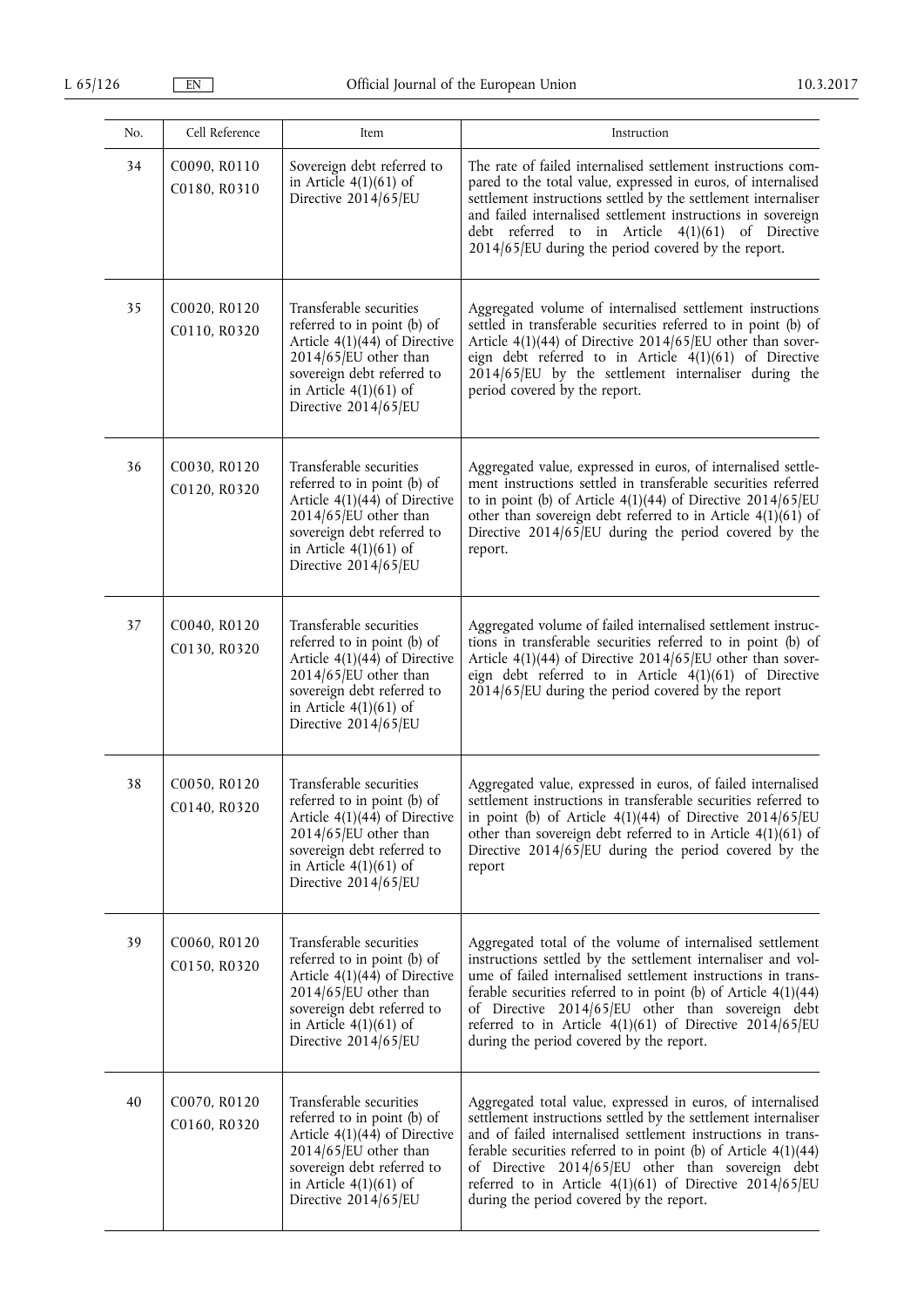| No. | Cell Reference               | Item                                                                                                                                                                                                    | Instruction                                                                                                                                                                                                                                                                                                                                                                                                                                                                                     |
|-----|------------------------------|---------------------------------------------------------------------------------------------------------------------------------------------------------------------------------------------------------|-------------------------------------------------------------------------------------------------------------------------------------------------------------------------------------------------------------------------------------------------------------------------------------------------------------------------------------------------------------------------------------------------------------------------------------------------------------------------------------------------|
| 41  | C0080, R0120<br>C0170, R0320 | Transferable securities<br>referred to in point (b) of<br>Article $4(1)(44)$ of Directive<br>2014/65/EU other than<br>sovereign debt referred to<br>in Article $4(1)(61)$ of<br>Directive 2014/65/EU    | The rate of failed internalised settlement instructions com-<br>pared to the aggregated total volume of internalised settle-<br>ment instructions settled by the settlement internaliser and<br>failed internalised settlement instructions in transferable<br>securities referred to in point (b) of Article $4(1)(44)$ of<br>Directive 2014/65/EU other than sovereign debt referred<br>to in Article $4(1)(61)$ of Directive 2014/65/EU during the<br>period covered by the report.          |
| 42  | C0090, R0120<br>C0180, R0320 | Transferable securities<br>referred to in point (b) of<br>Article $4(1)(44)$ of Directive<br>$2014/65$ /EU other than<br>sovereign debt referred to<br>in Article $4(1)(61)$ of<br>Directive 2014/65/EU | The rate of failed internalised settlement instructions com-<br>pared to the total value, expressed in euros, of internalised<br>settlement instructions settled by the settlement internaliser<br>and failed internalised settlement instructions in trans-<br>ferable securities referred to in point (b) of Article $4(1)(44)$<br>of Directive 2014/65/EU other than sovereign debt<br>referred to in Article $4(1)(61)$ of Directive 2014/65/EU<br>during the period covered by the report. |
| 43  | C0020, R0130<br>C0110, R0330 | Transferable securities<br>referred to in point (c) of<br>Article $4(1)(44)$ of Directive<br>2014/65/EU                                                                                                 | Aggregated volume of internalised settlement instructions<br>settled in transferable securities referred to in point (c) of<br>Article $4(1)(44)$ of Directive 2014/65/EU by the settlement<br>internaliser during the period covered by the report.                                                                                                                                                                                                                                            |
| 44  | C0030, R0130<br>C0120, R0330 | Transferable securities<br>referred to in point (c) of<br>Article $4(1)(44)$ of Directive<br>2014/65/EU                                                                                                 | Aggregated value, expressed in euros, of internalised settle-<br>ment instructions settled in transferable securities referred<br>to in point (c) of Article $4(1)(44)$ of Directive 2014/65/EU<br>during the period covered by the report.                                                                                                                                                                                                                                                     |
| 45  | C0040, R0130<br>C0130, R0330 | Transferable securities<br>referred to in point (c) of<br>Article $4(1)(4\overline{4})$ of Directive<br>2014/65/EU                                                                                      | Aggregated volume of failed internalised settlement instruc-<br>tions in transferable securities referred to in point (c) of<br>Article $4(1)(44)$ of Directive 2014/65/EU during the period<br>covered by the report                                                                                                                                                                                                                                                                           |
| 46  | C0050, R0130<br>C0140, R0330 | Transferable securities<br>referred to in point (c) of<br>Article $4(1)(44)$ of Directive<br>2014/65/EU                                                                                                 | Aggregated value, expressed in euros, of failed internalised<br>settlement instructions in transferable securities referred to<br>in point (c) of Article $4(1)(44)$ of Directive 2014/65/EU<br>during the period covered by the report                                                                                                                                                                                                                                                         |
| 47  | C0060, R0130<br>C0150, R0330 | Transferable securities<br>referred to in point (c) of<br>Article $4(1)(44)$ of Directive<br>2014/65/EU                                                                                                 | Aggregated total of the volume of internalised settlement<br>instructions settled by the settlement internaliser and vol-<br>ume of failed internalised settlement instructions in trans-<br>ferable securities referred to in point (c) of Article $4(1)(44)$<br>of Directive 2014/65/EU during the period covered by the<br>report.                                                                                                                                                           |
| 48  | C0070, R0130<br>C0160, R0330 | Transferable securities<br>referred to in point (c) of<br>Article $4(1)(44)$ of Directive<br>2014/65/EU                                                                                                 | Aggregated total value, expressed in euros, of internalised<br>settlement instructions settled by the settlement internaliser<br>and failed internalised settlement instructions in trans-<br>ferable securities referred to in point (c) of Article $4(1)(44)$<br>of Directive 2014/65/EU during the period covered by the<br>report.                                                                                                                                                          |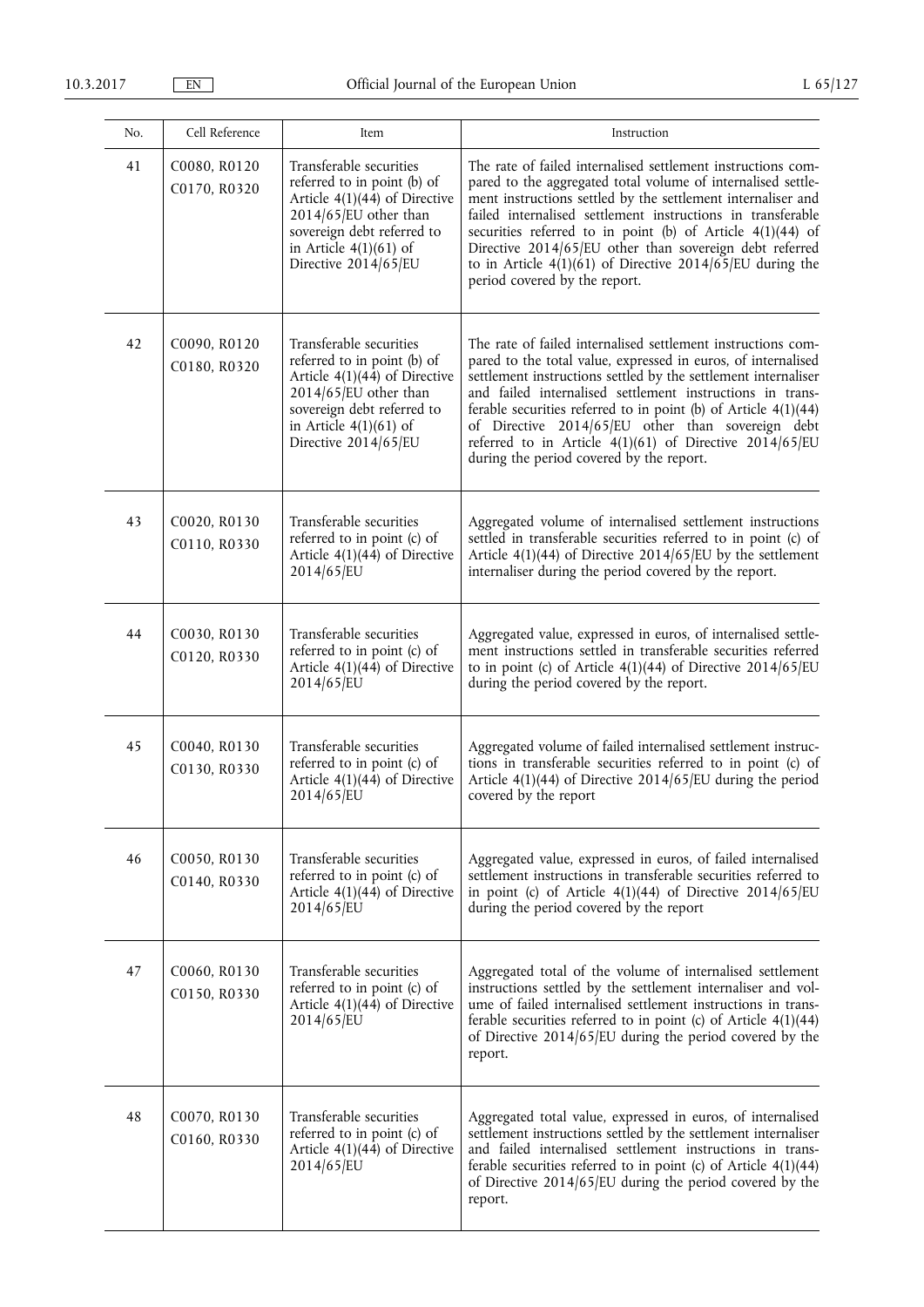| No. | Cell Reference               | Item                                                                                                    | Instruction                                                                                                                                                                                                                                                                                                                                                                                              |
|-----|------------------------------|---------------------------------------------------------------------------------------------------------|----------------------------------------------------------------------------------------------------------------------------------------------------------------------------------------------------------------------------------------------------------------------------------------------------------------------------------------------------------------------------------------------------------|
| 49  | C0080, R0130<br>C0170, R0330 | Transferable securities<br>referred to in point (c) of<br>Article $4(1)(44)$ of Directive<br>2014/65/EU | The rate of failed internalised settlement instructions com-<br>pared to the aggregated total volume of internalised settle-<br>ment instructions settled by the settlement internaliser and<br>failed internalised settlement instructions in transferable<br>securities referred to in point (c) of Article 4(1)(44) of<br>Directive 2014/65/EU during the period covered by the<br>report.            |
| 50  | C0090, R0130<br>C0180, R0330 | Transferable securities<br>referred to in point (c) of<br>Article $4(1)(44)$ of Directive<br>2014/65/EU | The rate of failed internalised settlement instructions com-<br>pared to the total value, expressed in euros, of internalised<br>settlement instructions settled by the settlement internaliser<br>and failed internalised settlement instructions in trans-<br>ferable securities referred to in point (c) of Article $4(1)(44)$<br>of Directive 2014/65/EU during the period covered by the<br>report. |
| 51  | C0020, R0140<br>C0110, R0340 | Exchange-traded funds as<br>defined in point (46) of<br>Article $4(1)$ of Directive<br>2014/65/EU       | Aggregated volume of internalised settlement instructions<br>settled in exchange-traded funds as defined in point (46) of<br>Article 4(1) of Directive 2014/65/EU by the settlement<br>internaliser during the period covered by the report.                                                                                                                                                             |
| 52  | C0030, R0140<br>C0120, R0340 | Exchange-traded funds as<br>defined in point (46) of<br>Article $4(1)$ of Directive<br>2014/65/EU       | Aggregated value, expressed in euros, of internalised settle-<br>ment instructions settled in exchange-traded funds as<br>defined in point (46) of Article 4(1) of Directive<br>2014/65/EU during the period covered by the report.                                                                                                                                                                      |
| 53  | C0040, R0140<br>C0130, R0340 | Exchange-traded funds as<br>defined in point (46) of<br>Article $4(1)$ of Directive<br>2014/65/EU       | Aggregated volume of failed internalised settlement instruc-<br>tions in exchange-traded funds as defined in point (46) of<br>Article 4(1) of Directive 2014/65/EU during the period<br>covered by the report                                                                                                                                                                                            |
| 54  | C0050, R0140<br>C0140, R0340 | Exchange-traded funds as<br>defined in point (46) of<br>Article $4(1)$ of Directive<br>2014/65/EU       | Aggregated value, expressed in euros, of failed internalised<br>settlement instructions in exchange-traded funds as defined<br>in point (46) of Article 4(1) of Directive $2014/65$ /EU dur-<br>ing the period covered by the report                                                                                                                                                                     |
| 55  | C0060, R0140<br>C0150, R0340 | Exchange-traded funds as<br>defined in point (46) of<br>Article $4(1)$ of Directive<br>2014/65/EU       | Aggregated total of the volume of internalised settlement<br>instructions settled by the settlement internaliser and vol-<br>ume of failed internalised settlement instructions in ex-<br>change-traded funds as defined in point (46) of Article 4(1)<br>of Directive 2014/65/EU during the period covered by the<br>report.                                                                            |
| 56  | C0070, R0140<br>C0160, R0340 | Exchange-traded funds as<br>defined in point (46) of<br>Article $4(1)$ of Directive<br>2014/65/EU       | Aggregated total value, expressed in euros, of internalised<br>settlement instructions settled by the settlement internaliser<br>and failed internalised settlement instructions in exchange-<br>traded funds as defined in point (46) of Article 4(1) of<br>Directive 2014/65/EU during the period covered by the<br>report.                                                                            |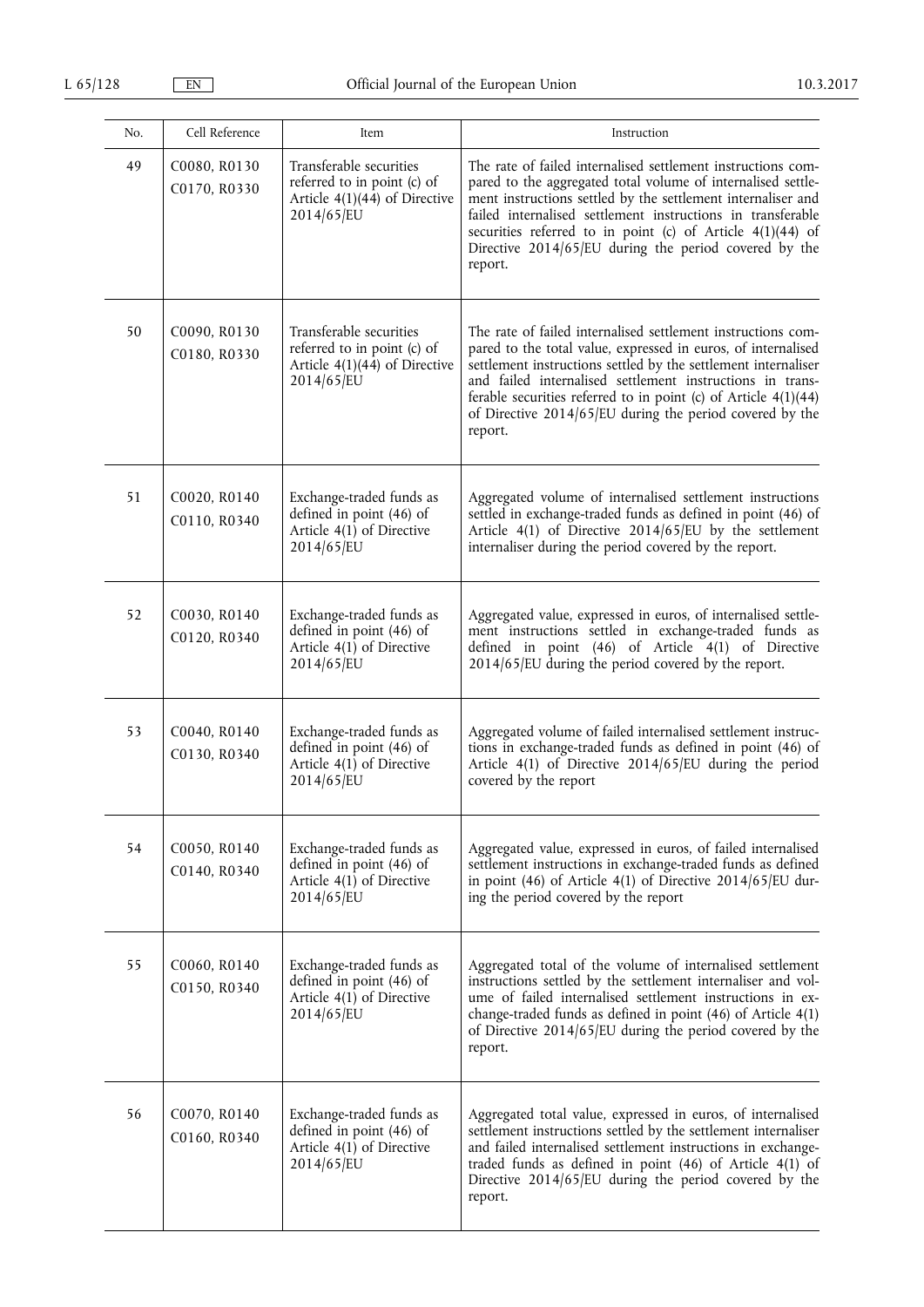| No. | Cell Reference               | Item                                                                                              | Instruction                                                                                                                                                                                                                                                                                                                                                                                         |
|-----|------------------------------|---------------------------------------------------------------------------------------------------|-----------------------------------------------------------------------------------------------------------------------------------------------------------------------------------------------------------------------------------------------------------------------------------------------------------------------------------------------------------------------------------------------------|
| 57  | C0080, R0140<br>C0170, R0340 | Exchange-traded funds as<br>defined in point (46) of<br>Article $4(1)$ of Directive<br>2014/65/EU | The rate of failed internalised settlement instructions com-<br>pared to the aggregated total volume of internalised settle-<br>ment instructions settled by the settlement internaliser and<br>failed internalised settlement instructions in exchange-<br>traded funds as defined in point (46) of Article 4(1) of<br>Directive 2014/65/EU during the period covered by the<br>report.            |
| 58  | C0090, R0140<br>C0180, R0340 | Exchange-traded funds as<br>defined in point (46) of<br>Article $4(1)$ of Directive<br>2014/65/EU | The rate of failed internalised settlement instructions com-<br>pared to the total value, expressed in euros, of internalised<br>settlement instructions settled by the settlement internaliser<br>and failed internalised settlement instructions in exchange-<br>traded funds as defined in point $(46)$ of Article $4(1)$ of<br>Directive 2014/65/EU during the period covered by the<br>report. |
| 59  | C0020, R0150<br>C0110, R0350 | Units in collective<br>investment undertakings,<br>other than ETFs                                | Aggregated volume of internalised settlement instructions<br>settled for units in collective investment undertakings,<br>other than ETFs by the settlement internaliser during the<br>period covered by the report.                                                                                                                                                                                 |
| 60  | C0030, R0150<br>C0120, R0350 | Units in collective<br>investment undertakings,<br>other than ETFs                                | Aggregated value, expressed in euros, of internalised settle-<br>ment instructions settled in units in collective investment<br>undertakings, other than ETFs during the period covered<br>by the report.                                                                                                                                                                                           |
| 61  | C0040, R0150<br>C0130, R0350 | Units in collective<br>investment undertakings,<br>other than ETFs                                | Aggregated volume of failed internalised settlement instruc-<br>tions in units in collective investment undertakings, other<br>than ETFs during the period covered by the report.                                                                                                                                                                                                                   |
| 62  | C0050, R0150<br>C0140, R0350 | Units in collective<br>investment undertakings,<br>other than ETFs                                | Aggregated value, expressed in euros, of failed internalised<br>settlement instructions in units in collective investment<br>undertakings, other than ETFs during the period covered<br>by the report.                                                                                                                                                                                              |
| 63  | C0060, R0150<br>C0150, R0350 | Units in collective<br>investment undertakings,<br>other than ETFs                                | Aggregated total of the volume of internalised settlement<br>instructions settled by the settlement internaliser and vol-<br>ume of failed internalised settlement instructions in units<br>in collective investment undertakings, other than ETFs dur-<br>ing the period covered by the report.                                                                                                    |
| 64  | C0070, R0150<br>C0160, R0350 | Units in collective<br>investment undertakings,<br>other than ETFs                                | Aggregated total value, expressed in euros, of internalised<br>settlement instructions settled by the settlement internaliser<br>and failed internalised settlement instructions in units in<br>collective investment undertakings, other than ETFs during<br>the period covered by the report.                                                                                                     |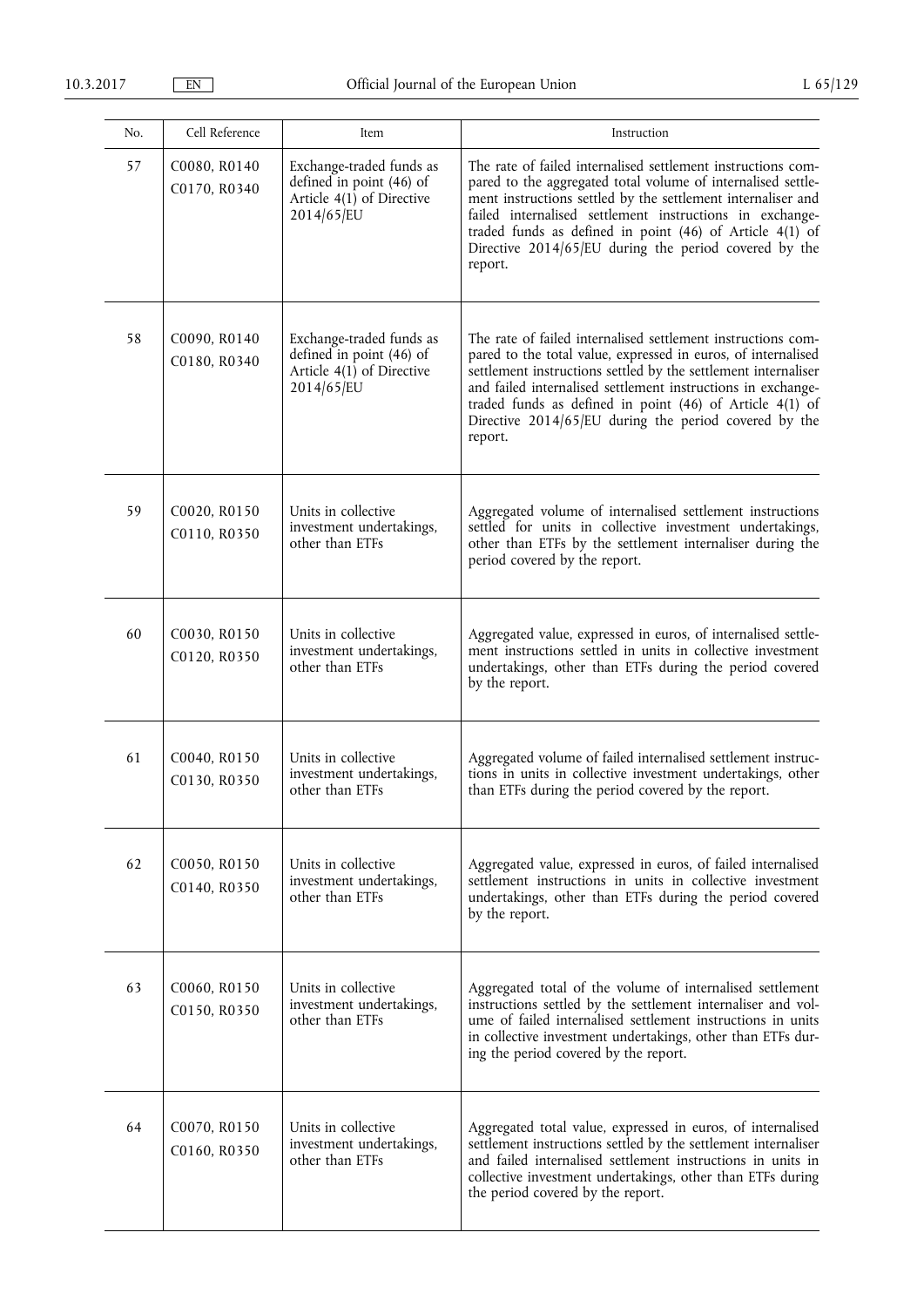| No. | Cell Reference               | Item                                                                                                                | Instruction                                                                                                                                                                                                                                                                                                                                                       |
|-----|------------------------------|---------------------------------------------------------------------------------------------------------------------|-------------------------------------------------------------------------------------------------------------------------------------------------------------------------------------------------------------------------------------------------------------------------------------------------------------------------------------------------------------------|
| 65  | C0080, R0150<br>C0170, R0350 | Units in collective<br>investment undertakings,<br>other than ETFs                                                  | The rate of failed internalised settlement instructions com-<br>pared to the aggregated total volume of internalised settle-<br>ment instructions settled by the settlement internaliser and<br>failed internalised settlement instructions in units in collec-<br>tive investment undertakings, other than ETFs during the<br>period covered by the report.      |
| 66  | C0090, R0150<br>C0180, R0350 | Units in collective<br>investment undertakings,<br>other than ETFs                                                  | The rate of failed internalised settlement instructions com-<br>pared to the total value, expressed in euros, of internalised<br>settlement instructions settled by the settlement internaliser<br>and failed internalised settlement instructions in units in<br>collective investment undertakings, other than ETFs during<br>the period covered by the report. |
| 67  | C0020, R0160<br>C0110, R0360 | Money market instruments<br>other than sovereign debt<br>referred to in Article 4(1)(61)<br>of Directive 2014/65/EU | Aggregated volume of internalised settlement instructions<br>settled in money market instruments other than sovereign<br>debt referred to in Article<br>$4(1)(61)$ of Directive<br>2014/65/EU by the settlement internaliser during the<br>period covered by the report.                                                                                          |
| 68  | C0030, R0160<br>C0120, R0360 | Money market instruments<br>other than sovereign debt<br>referred to in Article 4(1)(61)<br>of Directive 2014/65/EU | Aggregated value, expressed in euros, of internalised settle-<br>ment instructions settled in money market instruments<br>other than sovereign debt referred to in Article 4(1)(61) of<br>Directive $2014/65$ /EU during the period covered by the<br>report.                                                                                                     |
| 69  | C0040, R0160<br>C0130, R0360 | Money market instruments<br>other than sovereign debt<br>referred to in Article 4(1)(61)<br>of Directive 2014/65/EU | Aggregated volume of failed internalised settlement instruc-<br>tions in money market instruments other than sovereign<br>debt referred to in Article 4(1)(61) of Directive<br>2014/65/EU by the settlement internaliser during the<br>period covered by the report                                                                                               |
| 70  | C0050, R0160<br>C0140, R0360 | Money market instruments<br>other than sovereign debt<br>referred to in Article 4(1)(61)<br>of Directive 2014/65/EU | Aggregated value, expressed in euros, of failed internalised<br>settlement instructions in money market instruments other<br>than sovereign debt referred to in Article $4(1)(61)$ of<br>Directive $2014/65/EU$ during the period covered by the<br>report                                                                                                        |
| 71  | C0060, R0160<br>C0150, R0360 | Money market instruments<br>other than sovereign debt<br>referred to in Article 4(1)(61)<br>of Directive 2014/65/EU | Aggregated total of the volume of internalised settlement<br>instructions settled by the settlement internaliser and vol-<br>ume of failed internalised settlement instructions in money<br>market instruments other than sovereign debt referred to<br>in Article $4(1)(61)$ of Directive 2014/65/EU during the<br>period covered by the report.                 |
| 72  | C0070, R0160<br>C0160, R0360 | Money market instruments<br>other than sovereign debt<br>referred to in Article 4(1)(61)<br>of Directive 2014/65/EU | Aggregated total value, expressed in euros, of internalised<br>settlement instructions settled by the settlement internaliser<br>and failed internalised settlement instructions in money<br>market instruments other than sovereign debt referred to<br>in Article 4(1)(61) of Directive $2014/65$ /EU during the<br>period covered by the report.               |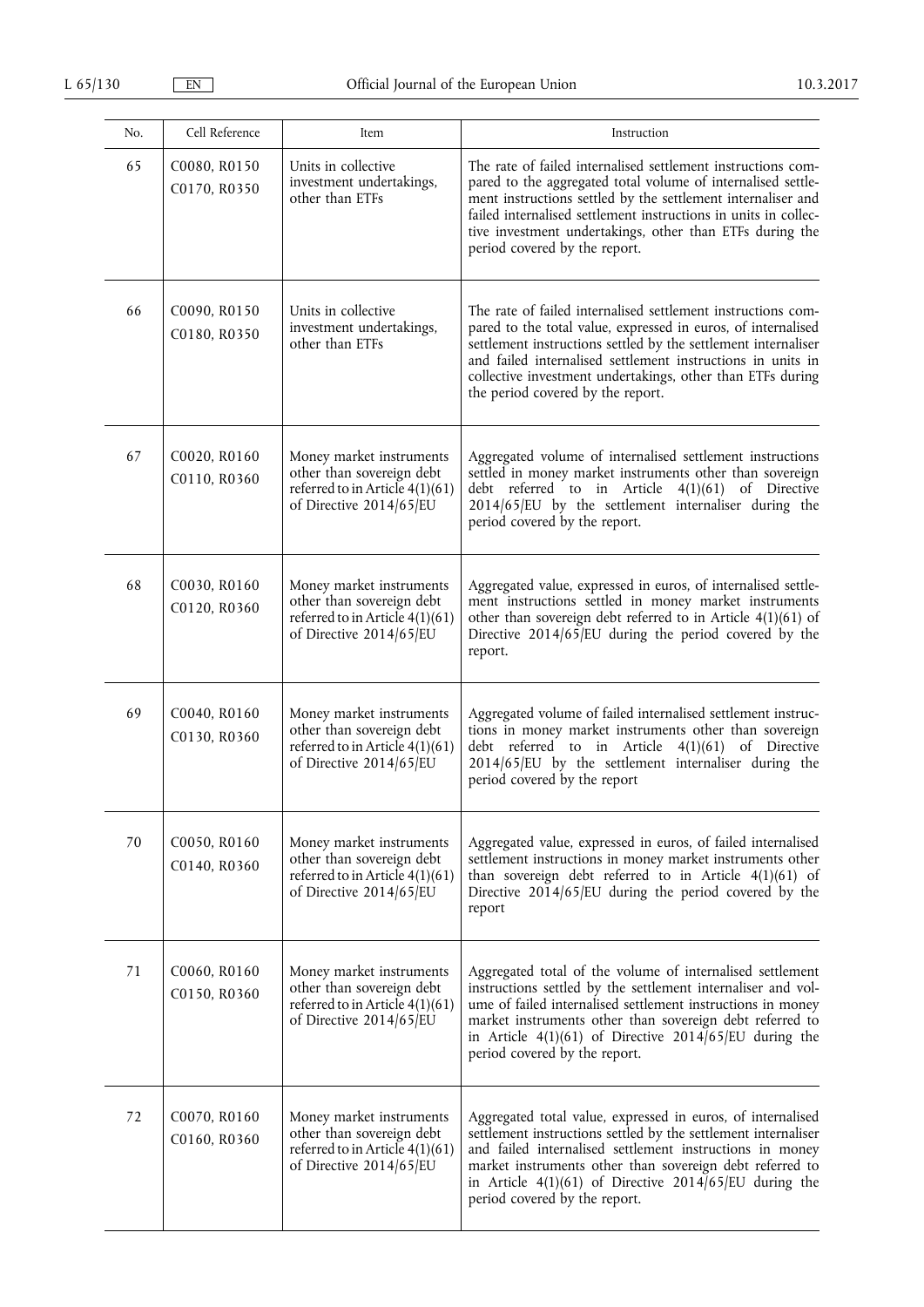| No. | Cell Reference               | Item                                                                                                                  | Instruction                                                                                                                                                                                                                                                                                                                                                                                                           |
|-----|------------------------------|-----------------------------------------------------------------------------------------------------------------------|-----------------------------------------------------------------------------------------------------------------------------------------------------------------------------------------------------------------------------------------------------------------------------------------------------------------------------------------------------------------------------------------------------------------------|
| 73  | C0080, R0160<br>C0170, R0360 | Money market instruments<br>other than sovereign debt<br>referred to in Article $4(1)(61)$<br>of Directive 2014/65/EU | The rate of failed internalised settlement instructions com-<br>pared to the aggregated total volume of internalised settle-<br>ment instructions settled by the settlement internaliser and<br>failed internalised settlement instructions in money market<br>instruments other than sovereign debt referred to in<br>Article 4(1)(61) of Directive 2014/65/EU during the period<br>covered by the report.           |
| 74  | C0090, R0160<br>C0180, R0360 | Money market instruments<br>other than sovereign debt<br>referred to in Article 4(1)(61)<br>of Directive 2014/65/EU   | The rate of failed internalised settlement instructions com-<br>pared to the total value, expressed in euros, of internalised<br>settlement instructions settled by the settlement internaliser<br>and failed internalised settlement instructions in money<br>market instruments other than sovereign debt referred to<br>in Article 4(1)(61) of Directive $2014/65$ /EU during the<br>period covered by the report. |
| 75  | C0020, R0170<br>C0110, R0370 | Emission allowances                                                                                                   | Aggregated volume of internalised settlement instructions<br>settled in emission allowances by the settlement inter-<br>naliser during the period covered by the report.                                                                                                                                                                                                                                              |
| 76  | C0030, R0170<br>C0120, R0370 | Emission allowances                                                                                                   | Aggregated value, expressed in euros, of internalised settle-<br>ment instructions settled in emission allowances during the<br>period covered by the report.                                                                                                                                                                                                                                                         |
| 77  | C0040, R0170<br>C0130, R0370 | Emission allowances                                                                                                   | Aggregated volume of failed internalised settlement instruc-<br>tions in emission allowances during the period covered by<br>the report                                                                                                                                                                                                                                                                               |
| 78  | C0050, R0170<br>C0140, R0370 | Emission allowances                                                                                                   | Aggregated value, expressed in euros, of failed internalised<br>settlement instructions in emission allowances during the<br>period covered by the report                                                                                                                                                                                                                                                             |
| 79  | C0060, R0170<br>C0150, R0370 | Emission allowances                                                                                                   | Aggregated total of the volume of internalised settlement<br>instructions settled by the settlement internaliser and vol-<br>ume of failed internalised settlement instructions in emis-<br>sion allowances during the period covered by the report.                                                                                                                                                                  |
| 80  | C0070, R0170<br>C0160, R0370 | Emission allowances                                                                                                   | Aggregated total value, expressed in euros, of internalised<br>settlement instructions settled by the settlement internaliser<br>and failed internalised settlement instructions in emission<br>allowances during the period covered by the report.                                                                                                                                                                   |
| 81  | C0080, R0170<br>C0170, R0370 | Emission allowances                                                                                                   | The rate of failed internalised settlement instructions com-<br>pared to the aggregated total volume of internalised settle-<br>ment instructions settled by the settlement internaliser and<br>failed internalised settlement instructions in emission al-<br>lowances during the period covered by the report.                                                                                                      |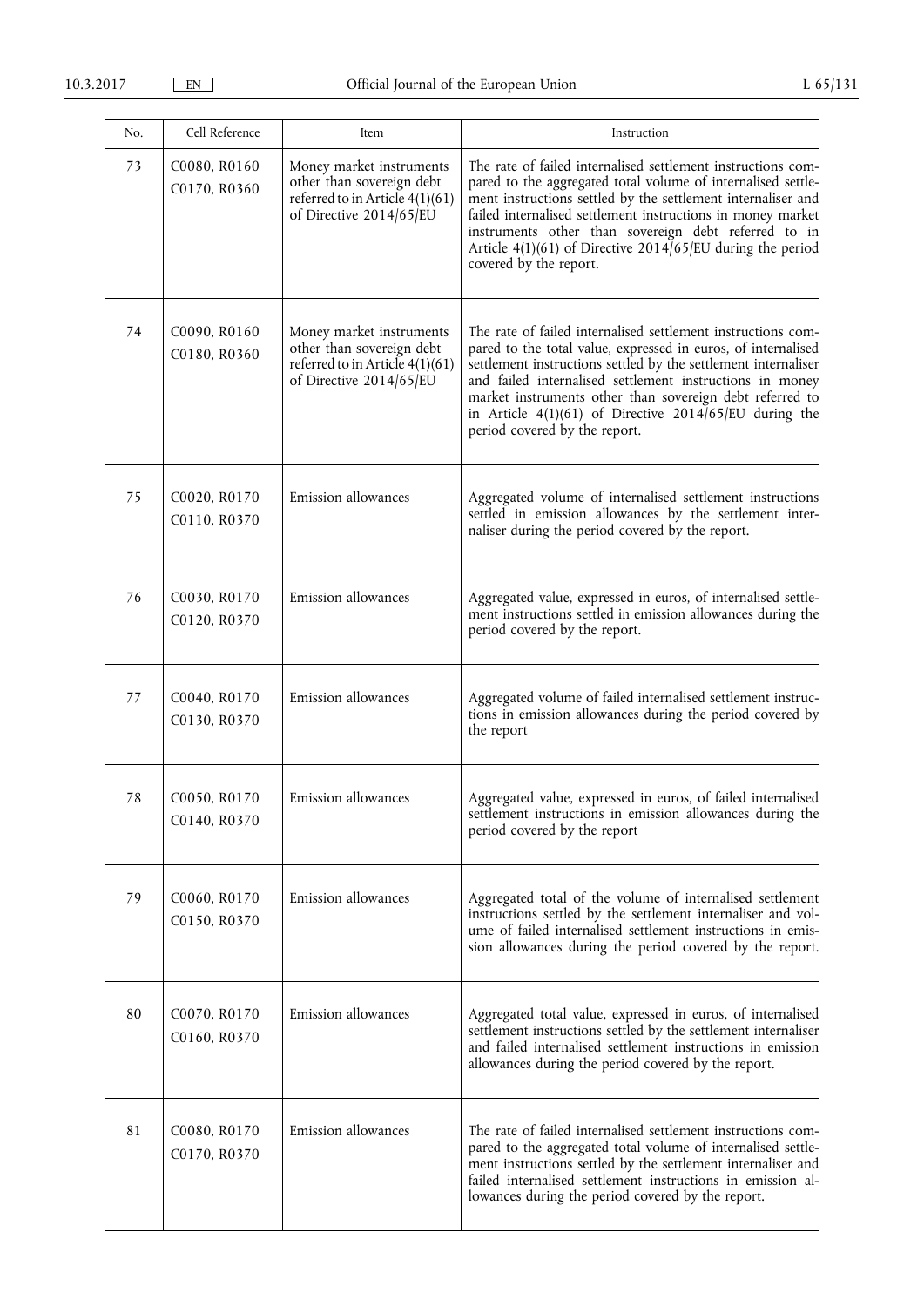| No. | Cell Reference               | Item                              | Instruction                                                                                                                                                                                                                                                                                                                      |
|-----|------------------------------|-----------------------------------|----------------------------------------------------------------------------------------------------------------------------------------------------------------------------------------------------------------------------------------------------------------------------------------------------------------------------------|
| 82  | C0090, R0170<br>C0180, R0370 | Emission allowances               | The rate of failed internalised settlement instructions com-<br>pared to the total value, expressed in euros, of internalised<br>settlement instructions settled by the settlement internaliser<br>and failed internalised settlement instructions in emission<br>allowances during the period covered by the report.            |
| 83  | C0020, R0180<br>C0110, R0380 | Other financial instruments       | Aggregated volume of internalised settlement instructions<br>settled in other financial instruments by the settlement<br>internaliser during the period covered by the report.                                                                                                                                                   |
| 84  | C0030, R0180<br>C0120, R0380 | Other financial instruments       | Aggregated value, expressed in euros, of internalised settle-<br>ment instructions settled in other financial instruments<br>during the period covered by the report.                                                                                                                                                            |
| 85  | C0040, R0180<br>C0130, R0380 | Other financial instruments       | Aggregated volume of failed internalised settlement instruc-<br>tions in other financial instruments during the period cov-<br>ered by the report                                                                                                                                                                                |
| 86  | C0050, R0180<br>C0140, R0380 | Other financial instruments       | Aggregated value, expressed in euros, of failed internalised<br>settlement instructions in other financial instruments dur-<br>ing the period covered by the report                                                                                                                                                              |
| 87  | C0060, R0180<br>C0150, R0380 | Other financial instruments       | Aggregated total of the volume of internalised settlement<br>instructions settled by the settlement internaliser and vol-<br>ume of failed internalised settlement instructions in other<br>financial instruments during the period covered by the<br>report.                                                                    |
| 88  | C0070, R0180<br>C0160, R0380 | Other financial instruments       | Aggregated total value, expressed in euros, of internalised<br>settlement instructions settled by the settlement internaliser<br>and failed internalised settlement instructions in other<br>financial instruments during the period covered by the<br>report.                                                                   |
| 89  | C0080, R0180<br>C0170, R0380 | Other financial instruments       | The rate of failed internalised settlement instructions com-<br>pared to the aggregated total volume of internalised settle-<br>ment instructions settled by the settlement internaliser and<br>failed internalised settlement instructions in other financial<br>instruments during the period covered by the report.           |
| 90  | C0090, R0180<br>C0180, R0380 | Other financial instruments       | The rate of failed internalised settlement instructions com-<br>pared to the total value, expressed in euros, of internalised<br>settlement instructions settled by the settlement internaliser<br>and failed internalised settlement instructions in other<br>financial instruments during the period covered by the<br>report. |
| 91  | C0020, R0190<br>C0110, R0390 | Purchase or sale of<br>securities | Aggregated volume of internalised settlement instructions<br>settled for purchase or sale of securities by the settlement<br>internaliser during the period covered by the report.                                                                                                                                               |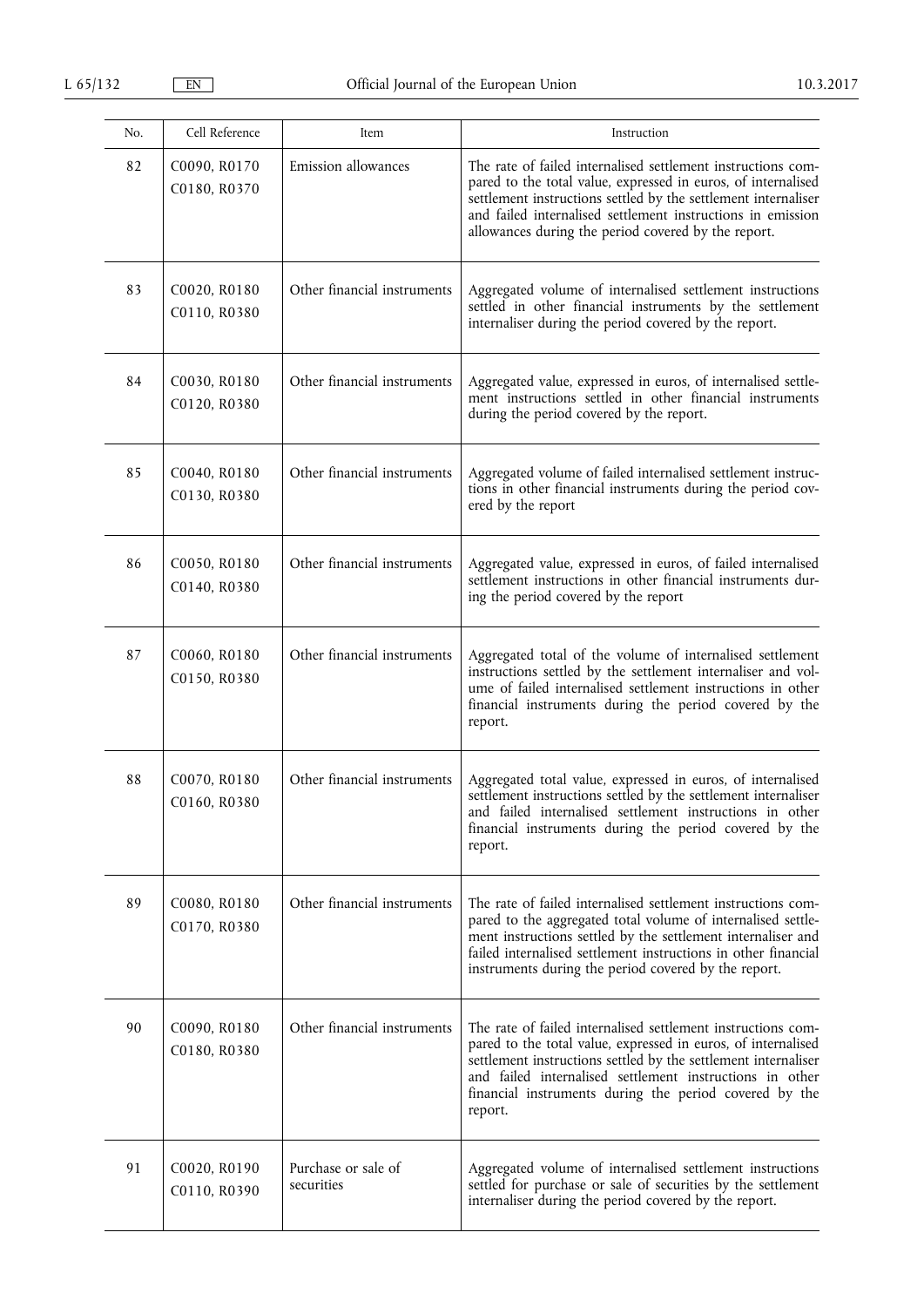| No. | Cell Reference               | Item                                | Instruction                                                                                                                                                                                                                                                                                                                                        |
|-----|------------------------------|-------------------------------------|----------------------------------------------------------------------------------------------------------------------------------------------------------------------------------------------------------------------------------------------------------------------------------------------------------------------------------------------------|
| 92  | C0030, R0190<br>C0120, R0390 | Purchase or sale of<br>securities   | Aggregated value, expressed in euros, of internalised settle-<br>ment instructions settled for the purchase or sale of securi-<br>ties during the period covered by the report.                                                                                                                                                                    |
| 93  | C0040, R0190<br>C0130, R0390 | Purchase or sale of<br>securities   | Aggregated volume of failed internalised settlement instruc-<br>tions for the purchase or sale of securities during the<br>period covered by the report                                                                                                                                                                                            |
| 94  | C0050, R0190<br>C0140, R0390 | Purchase or sale of<br>securities   | Aggregated value, expressed in euros, of failed internalised<br>settlement instructions for the purchase or sale of securi-<br>ties during the period covered by the report                                                                                                                                                                        |
| 95  | C0060, R0190<br>C0150, R0390 | Purchase or sale of<br>securities   | Aggregated total of the volume of internalised settlement<br>instructions settled by the settlement internaliser and vol-<br>ume of failed internalised settlement instructions for the<br>purchase or sale of securities during the period covered by<br>the report.                                                                              |
| 96  | C0070, R0190<br>C0160, R0390 | Purchase or sale of<br>securities   | Aggregated total value, expressed in euros, of internalised<br>settlement instructions settled by the settlement internaliser<br>and failed internalised settlement instructions for the pur-<br>chase or sale of securities during the period covered by the<br>report.                                                                           |
| 97  | C0080, R0190<br>C0170, R0390 | Purchase or sale of<br>securities   | The rate of failed internalised settlement instructions com-<br>pared to the aggregated total volume of internalised settle-<br>ment instructions settled by the settlement internaliser and<br>failed internalised settlement instructions for the purchase<br>or sale of securities during the period covered by the<br>report.                  |
| 98  | C0090, R0190<br>C0180, R0390 | Purchase or sale of<br>securities   | The rate of failed internalised settlement instructions com-<br>pared to the total value, expressed in euros, of internalised<br>settlement instructions settled by the settlement internaliser<br>and failed internalised settlement instructions for the pur-<br>chase or sale of securities during the period covered by the<br>report.         |
| 99  | C0020, R0200<br>C0110, R0400 | Collateral management<br>operations | Aggregated volume of internalised settlement instructions<br>settled for the collateral management operations by the<br>settlement internaliser during the period covered by the<br>report.<br>Collateral management operations are defined as:<br>- Collateral in: COLI;<br>- Collateral out: COLO;<br>- Central bank collateral operation: CNCB. |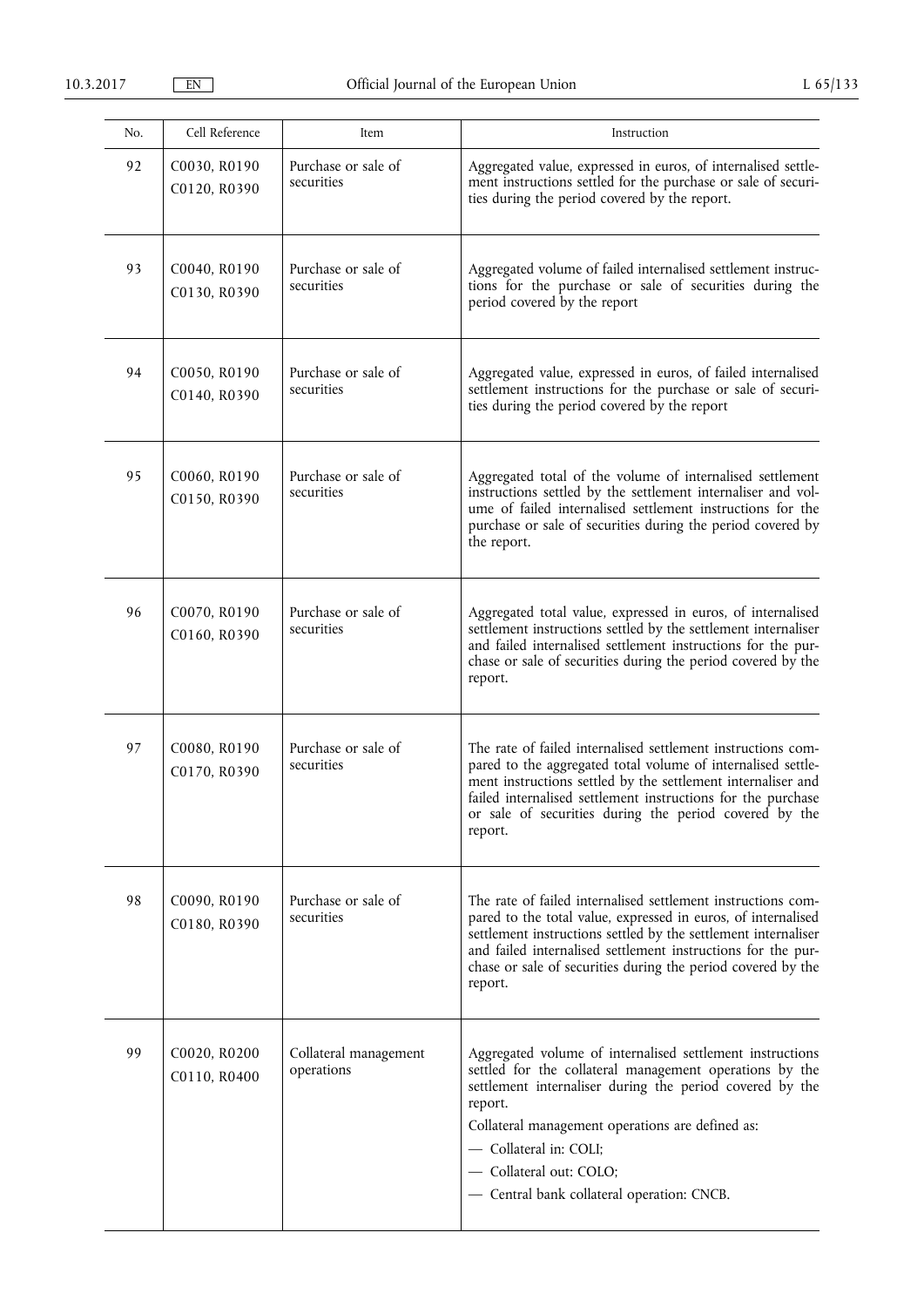| No. | Cell Reference               | Item                                | Instruction                                                                                                                                                                                                                                                                                                                                                                                                                   |
|-----|------------------------------|-------------------------------------|-------------------------------------------------------------------------------------------------------------------------------------------------------------------------------------------------------------------------------------------------------------------------------------------------------------------------------------------------------------------------------------------------------------------------------|
| 100 | C0030, R0200<br>C0120, R0400 | Collateral management<br>operations | Aggregated value, expressed in euros, of internalised settle-<br>ment instructions settled for the collateral management<br>operations during the period covered by the report.<br>Collateral management operations are defined as:<br>- Collateral in: COLI<br>- Collateral out: COLO<br>- Central bank collateral operation: CNCB                                                                                           |
| 101 | C0040, R0200<br>C0130, R0400 | Collateral management<br>operations | Aggregated volume of failed internalised settlement instruc-<br>tions for the collateral management operations during the<br>period covered by the report.<br>Collateral management operations are defined as:<br>- Collateral in: COLI<br>- Collateral out: COLO<br>- Central bank collateral operation: CNCB                                                                                                                |
| 102 | C0050, R0200<br>C0140, R0400 | Collateral management<br>operations | Aggregated value, expressed in euros, of failed internalised<br>settlement instructions for the collateral management<br>operations during the period covered by the report.<br>Collateral management operations are defined as:<br>- Collateral in: COLI<br>- Collateral out: COLO<br>- Central bank collateral operation: CNCB                                                                                              |
| 103 | C0060, R0200<br>C0150, R0400 | Collateral management<br>operations | Aggregated total of the volume of internalised settlement<br>instructions settled by the settlement internaliser and vol-<br>ume of failed internalised settlement instructions for the<br>collateral management operations during the period cov-<br>ered by the report.<br>Collateral management operations are defined as:<br>- Collateral in: COLI<br>- Collateral out: COLO<br>- Central bank collateral operation: CNCB |
| 104 | C0070, R0200<br>C0160, R0400 | Collateral management<br>operations | Aggregated total value, expressed in euros, of internalised<br>settlement instructions settled by the settlement internaliser<br>and failed internalised settlement instructions for the col-<br>lateral management operations during the period covered<br>by the report.                                                                                                                                                    |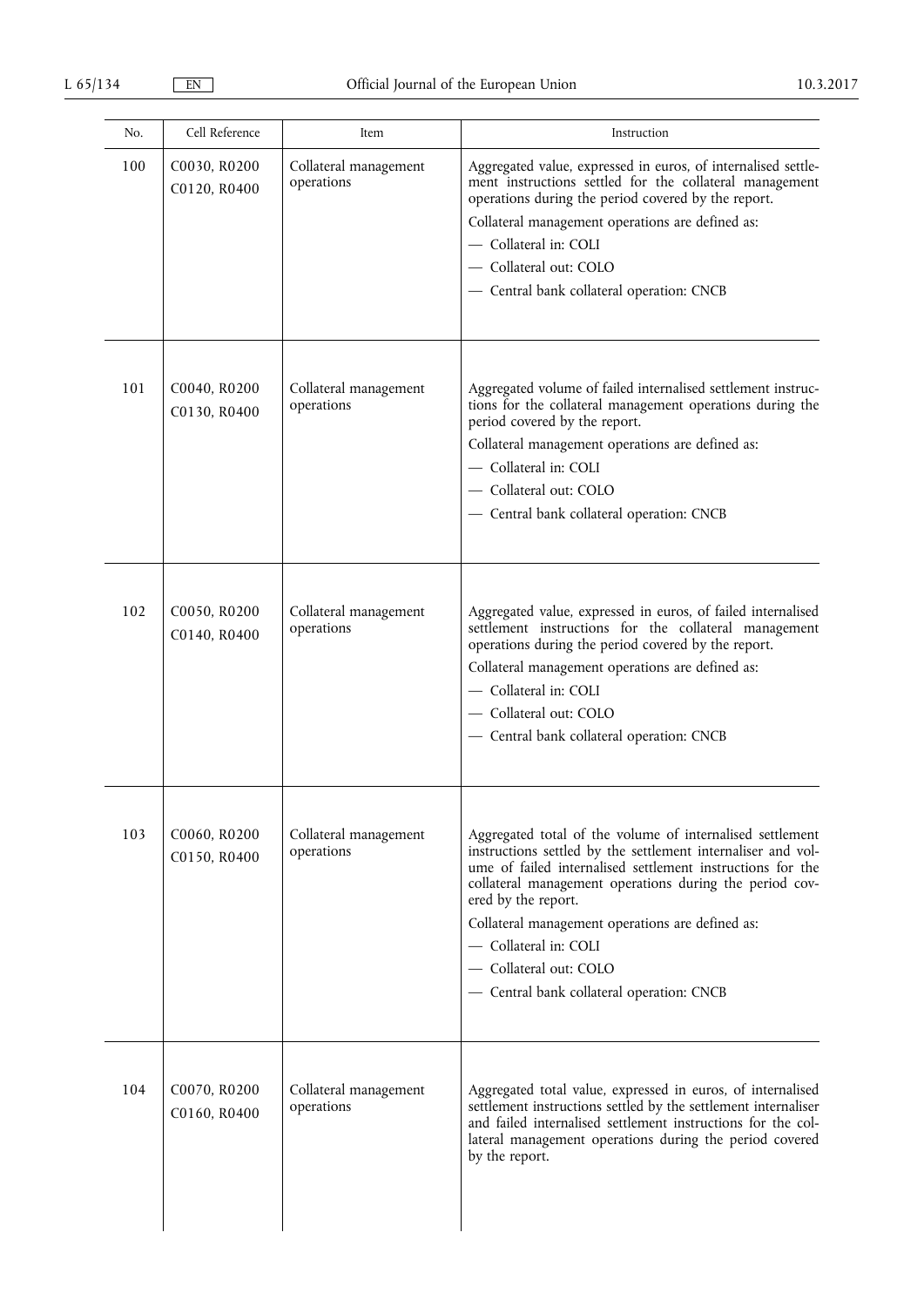| No. | Cell Reference               | Item                                           | Instruction                                                                                                                                                                                                                                                                                                                                                                                                      |
|-----|------------------------------|------------------------------------------------|------------------------------------------------------------------------------------------------------------------------------------------------------------------------------------------------------------------------------------------------------------------------------------------------------------------------------------------------------------------------------------------------------------------|
|     |                              |                                                | Collateral management operations are defined as:                                                                                                                                                                                                                                                                                                                                                                 |
|     |                              |                                                | - Collateral in: COLI                                                                                                                                                                                                                                                                                                                                                                                            |
|     |                              |                                                | - Collateral out: COLO                                                                                                                                                                                                                                                                                                                                                                                           |
|     |                              |                                                | - Central bank collateral operation: CNCB                                                                                                                                                                                                                                                                                                                                                                        |
|     |                              |                                                |                                                                                                                                                                                                                                                                                                                                                                                                                  |
| 105 | C0080, R0200<br>C0170, R0400 | Collateral management<br>operations            | The rate of failed internalised settlement instructions com-<br>pared to the aggregated total volume of internalised settle-<br>ment instructions settled by the settlement internaliser and<br>failed internalised settlement instructions for the collateral<br>management operations during the period covered by the<br>report.<br>Collateral management operations are defined as:<br>- Collateral in: COLI |
|     |                              |                                                | - Collateral out: COLO                                                                                                                                                                                                                                                                                                                                                                                           |
|     |                              |                                                | - Central bank collateral operation: CNCB                                                                                                                                                                                                                                                                                                                                                                        |
| 106 | C0090, R0200<br>C0180, R0400 | Collateral management<br>operations            | The rate of failed internalised settlement instructions com-<br>pared to the total value, expressed in euros, of internalised<br>settlement instructions settled by the settlement internaliser<br>and failed internalised settlement instructions for the col-<br>lateral management operations during the period covered<br>by the report.<br>Collateral management operations are defined as:                 |
|     |                              |                                                |                                                                                                                                                                                                                                                                                                                                                                                                                  |
|     |                              |                                                | - Collateral in: COLI                                                                                                                                                                                                                                                                                                                                                                                            |
|     |                              |                                                | - Collateral out: COLO                                                                                                                                                                                                                                                                                                                                                                                           |
|     |                              |                                                | - Central bank collateral operation: CNCB                                                                                                                                                                                                                                                                                                                                                                        |
| 107 | C0020, R0210<br>C0110, R0410 | Securities lending and<br>securities borrowing | Aggregated volume of internalised settlement instructions<br>settled for the securities lending and securities borrowing<br>by the settlement internaliser during the period covered by<br>the report.                                                                                                                                                                                                           |
| 108 | C0030, R0210<br>C0120, R0410 | Securities lending and<br>securities borrowing | Aggregated value, expressed in euros, of internalised settle-<br>ment instructions settled for the securities lending and<br>securities borrowing during the period covered by the<br>report.                                                                                                                                                                                                                    |
| 109 | C0040, R0210<br>C0130, R0410 | Securities lending and<br>securities borrowing | Aggregated volume, expressed in euros, of failed inter-<br>nalised settlement instructions for the securities lending<br>and securities borrowing during the period covered by the<br>report.                                                                                                                                                                                                                    |
| 110 | C0050, R0210<br>C0140, R0410 | Securities lending and<br>securities borrowing | Aggregated value, expressed in euros, of failed internalised<br>settlement instructions for the securities lending and secu-<br>rities borrowing during the period covered by the report.                                                                                                                                                                                                                        |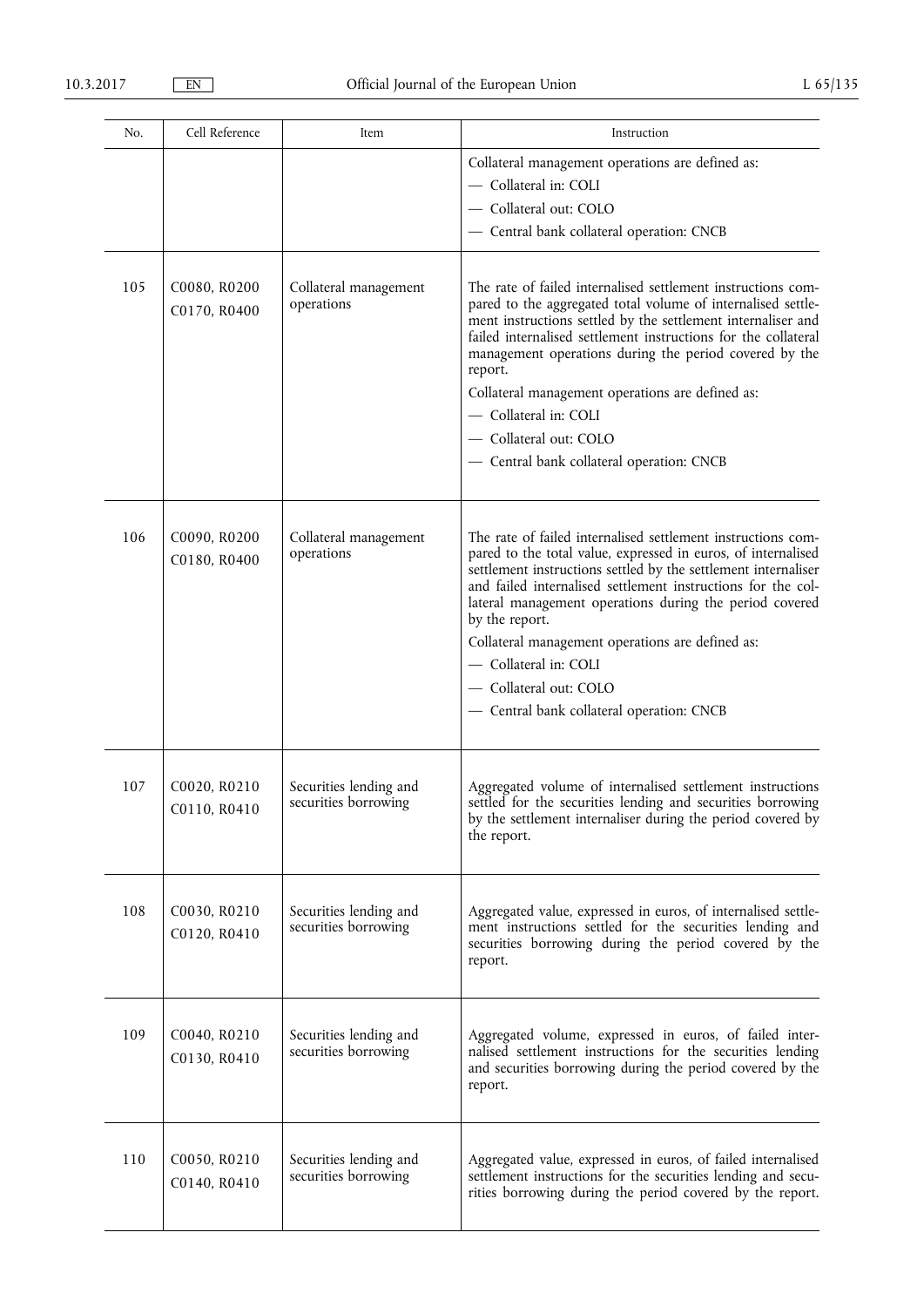| No. | Cell Reference               | Item                                           | Instruction                                                                                                                                                                                                                                                                                                                                                                                                                                                                                          |
|-----|------------------------------|------------------------------------------------|------------------------------------------------------------------------------------------------------------------------------------------------------------------------------------------------------------------------------------------------------------------------------------------------------------------------------------------------------------------------------------------------------------------------------------------------------------------------------------------------------|
| 111 | C0060, R0210<br>C0150, R0410 | Securities lending and<br>securities borrowing | Aggregated total of the volume of internalised settlement<br>instructions settled by the settlement internaliser and vol-<br>ume of failed internalised settlement instructions for the<br>securities lending and securities borrowing during the<br>period covered by the report.                                                                                                                                                                                                                   |
| 112 | C0070, R0210<br>C0160, R0410 | Securities lending and<br>securities borrowing | Aggregated total value, expressed in euros, of internalised<br>settlement instructions settled by the settlement internaliser<br>and failed internalised settlement instructions for the secu-<br>rities lending and securities borrowing during the period<br>covered by the report.                                                                                                                                                                                                                |
| 113 | C0080, R0210<br>C0170, R0410 | Securities lending and<br>securities borrowing | The rate of failed internalised settlement instructions com-<br>pared to the aggregated total volume of internalised settle-<br>ment instructions settled by the settlement internaliser and<br>failed internalised settlement instructions for the securities<br>lending and securities borrowing during the period covered<br>by the report.                                                                                                                                                       |
| 114 | C0090, R0210<br>C0180, R0410 | Securities lending and<br>securities borrowing | The rate of failed internalised settlement instructions com-<br>pared to the total value, expressed in euros, of internalised<br>settlement instructions settled by the settlement internaliser<br>and failed internalised settlement instructions for the secu-<br>rities lending and securities borrowing during the period<br>covered by the report.                                                                                                                                              |
| 115 | C0020, R0220<br>C0110, R0420 | Repurchase transactions                        | Aggregated volume of internalised settlement instructions<br>settled for the repurchase transactions by the settlement<br>internaliser during the period covered by the report.<br>Repurchase transactions are defined as:<br>- Repurchase agreement transactions: REPU<br>- Reverse repurchase agreement transactions: RVPO<br>- Triparty repurchase agreements: TRPO<br>- Triparty reverse repurchase agreements: TRVO<br>- Buy sell back transactions: BSBK<br>- Sell buy back transactions: SBBK |
| 116 | C0030, R0220<br>C0120, R0420 | Repurchase transactions                        | Aggregated value, expressed in euros, of internalised settle-<br>ment instructions settled for the repurchase transactions<br>during the period covered by the report.                                                                                                                                                                                                                                                                                                                               |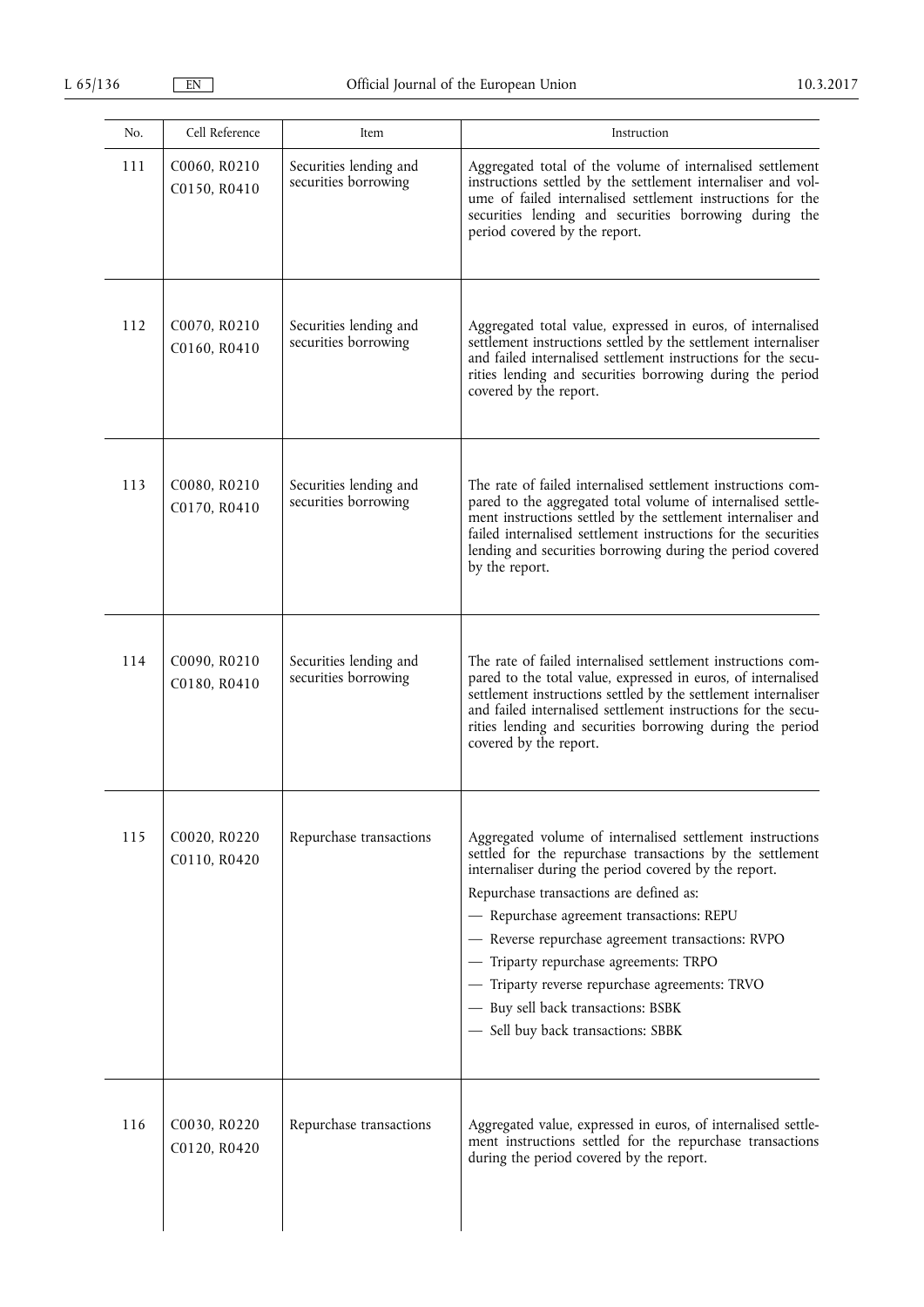| No. | Cell Reference               | Item                    | Instruction                                                                                                                                                                                                                                                                                                                                                                                                                                                                                           |
|-----|------------------------------|-------------------------|-------------------------------------------------------------------------------------------------------------------------------------------------------------------------------------------------------------------------------------------------------------------------------------------------------------------------------------------------------------------------------------------------------------------------------------------------------------------------------------------------------|
|     |                              |                         | Repurchase transactions are defined as:<br>- Repurchase agreement transactions: REPU<br>- Reverse repurchase agreement transactions: RVPO<br>- Triparty repurchase agreements: TRPO<br>- Triparty reverse repurchase agreements: TRVO<br>- Buy sell back transactions: BSBK<br>- Sell buy back transactions: SBBK                                                                                                                                                                                     |
| 117 | C0040, R0220<br>C0130, R0420 | Repurchase transactions | Aggregated volume of failed internalised settlement instruc-<br>tions for the repurchase transactions by the settlement<br>internaliser during the period covered by the report.<br>Repurchase transactions are defined as:<br>- Repurchase agreement transactions: REPU<br>- Reverse repurchase agreement transactions: RVPO<br>- Triparty repurchase agreements: TRPO<br>- Triparty reverse repurchase agreements: TRVO<br>- Buy sell back transactions: BSBK<br>- Sell buy back transactions: SBBK |
| 118 | C0050, R0220<br>C0140, R0420 | Repurchase transactions | Aggregated value, expressed in euros, of failed internalised<br>settlement instructions for the repurchase transactions dur-<br>ing the period covered by the report.<br>Repurchase transactions are defined as:<br>- Repurchase agreement transactions: REPU<br>- Reverse repurchase agreement transactions:RVPO<br>- Triparty repurchase agreements: TRPO<br>- Triparty reverse repurchase agreements: TRVO<br>- Buy sell back transactions: BSBK<br>- Sell buy back transactions: SBBK             |
| 119 | C0060, R0220<br>C0150, R0420 | Repurchase transactions | Aggregated total of the volume of internalised settlement<br>instructions settled by the settlement internaliser and vol-<br>ume of failed internalised settlement instructions for the<br>repurchase transactions during the period covered by the<br>report.                                                                                                                                                                                                                                        |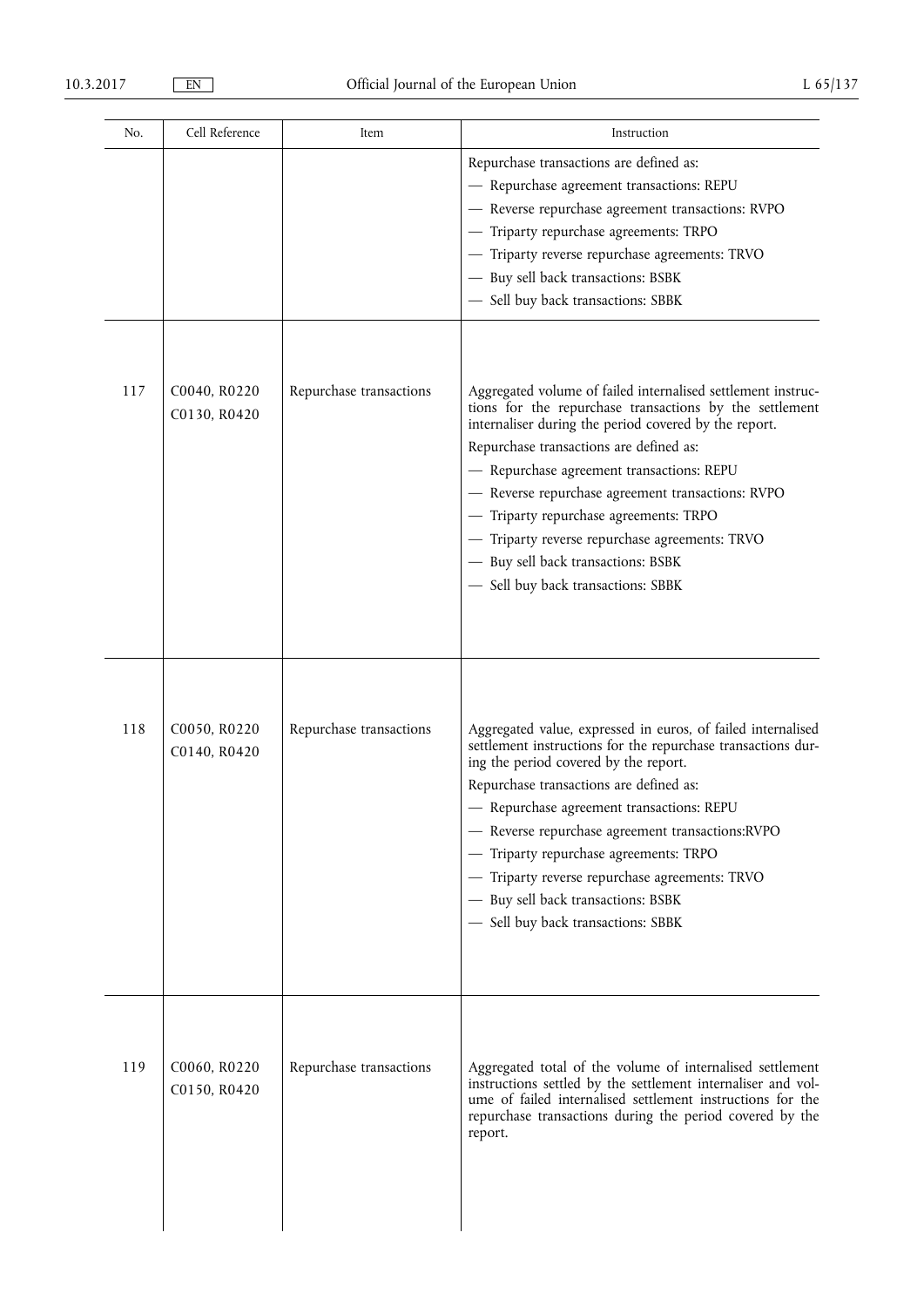| No. | Cell Reference               | Item                    | Instruction                                                                                                                                                                                                                                                                                                                                                                                                                                                                                                                                                                                                                                    |
|-----|------------------------------|-------------------------|------------------------------------------------------------------------------------------------------------------------------------------------------------------------------------------------------------------------------------------------------------------------------------------------------------------------------------------------------------------------------------------------------------------------------------------------------------------------------------------------------------------------------------------------------------------------------------------------------------------------------------------------|
|     |                              |                         | Repurchase transactions are defined as:<br>- Repurchase agreement transactions: REPU<br>- Reverse repurchase agreement transactions: RVPO<br>- Triparty repurchase agreements: TRPO<br>Triparty reverse repurchase agreements: TRVO<br>- Buy sell back transactions: BSBK<br>Sell buy back transactions: SBBK                                                                                                                                                                                                                                                                                                                                  |
| 120 | C0070, R0220<br>C0160, R0420 | Repurchase transactions | Aggregated total value, expressed in euros, of internalised<br>settlement instructions settled by the settlement internaliser<br>and failed internalised settlement instructions for the<br>repurchase transactions during the period covered by the<br>report.<br>Repurchase transactions are defined as:<br>- Repurchase agreement transactions: REPU<br>- Reverse repurchase agreement transactions: RVPO<br>- Triparty repurchase agreements: TRPO<br>- Triparty reverse repurchase agreements: TRVO<br>- Buy sell back transactions: BSBK<br>- Sell buy back transactions: SBBK                                                           |
| 121 | C0080, R0220<br>C0170, R0420 | Repurchase transactions | The rate of failed internalised settlement instructions com-<br>pared to the aggregated total volume of internalised settle-<br>ment instructions settled by the settlement internaliser and<br>failed internalised settlement instructions for the repur-<br>chase transactions during the period covered by the report.<br>Repurchase transactions are defined as:<br>- Repurchase agreement transactions: REPU<br>- Reverse repurchase agreement transactions: RVPO<br>- Triparty repurchase agreements: TRPO<br>- Triparty reverse repurchase agreements: TRVO<br>- Buy sell back transactions: BSBK<br>- Sell buy back transactions: SBBK |
| 122 | C0090, R0220<br>C0180, R0420 | Repurchase transactions | The rate of failed internalised settlement instructions com-<br>pared to the total value, expressed in euros, of internalised<br>settlement instructions settled by the settlement internaliser<br>and failed internalised settlement instructions for the<br>repurchase transactions during the period covered by the<br>report.                                                                                                                                                                                                                                                                                                              |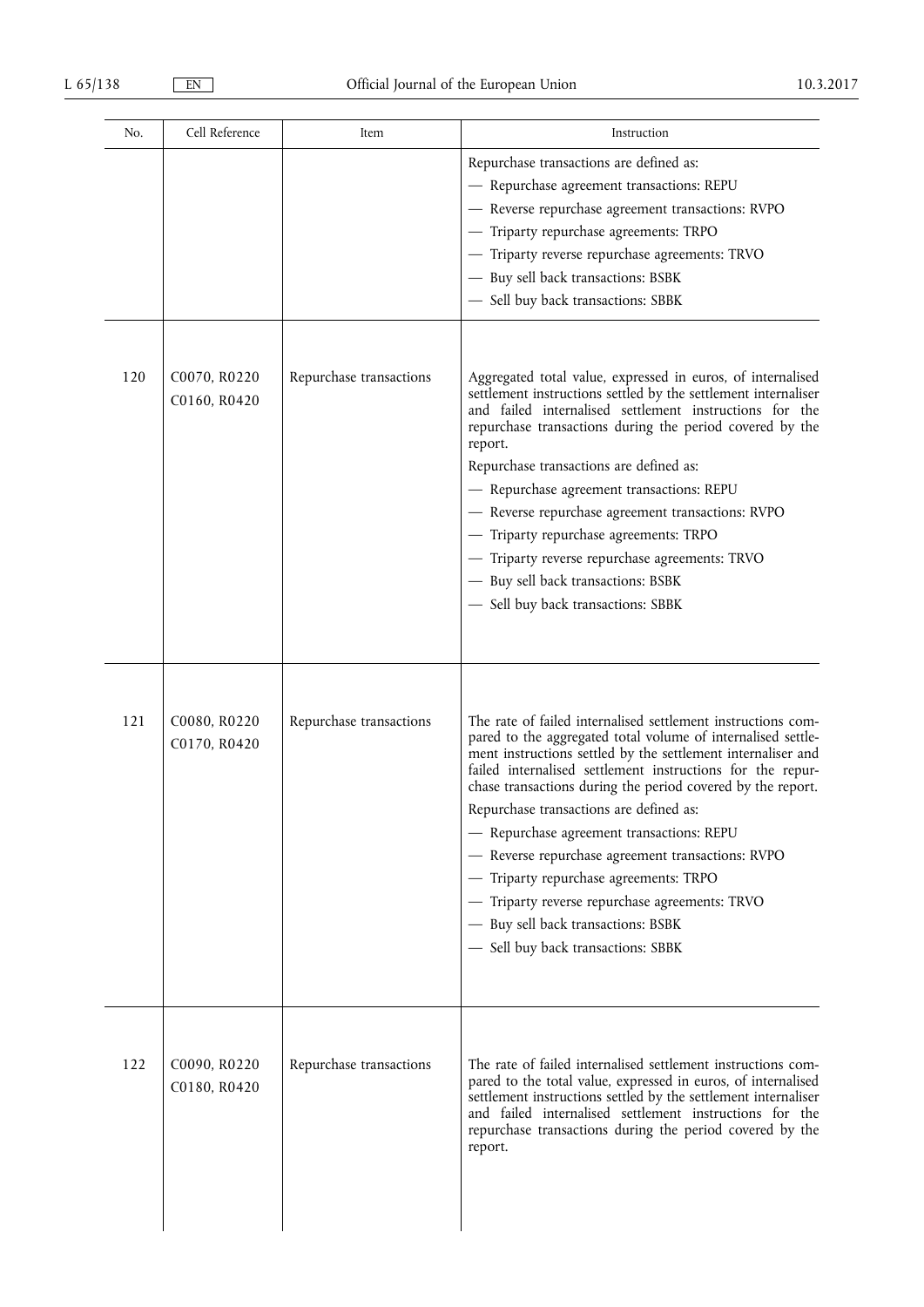| No. | Cell Reference               | Item                             | Instruction                                                                                                                                                                                                                                                                                                                             |
|-----|------------------------------|----------------------------------|-----------------------------------------------------------------------------------------------------------------------------------------------------------------------------------------------------------------------------------------------------------------------------------------------------------------------------------------|
|     |                              |                                  | Repurchase transactions are defined as:<br>- Repurchase agreement transactions: REPU<br>- Reverse repurchase agreement transactions: RVPO<br>- Triparty repurchase agreements: TRPO<br>- Triparty reverse repurchase agreements: TRVO<br>- Buy sell back transactions: BSBK<br>- Sell buy back transactions: SBBK                       |
| 123 | C0020, R0230<br>C0110, R0430 | Other securities<br>transactions | Aggregated volume of internalised settlement instructions<br>settled for any other securities transactions by the settle-<br>ment internaliser during the period covered by the report.                                                                                                                                                 |
| 124 | C0030, R0230<br>C0120, R0430 | Other securities<br>transactions | Aggregated value, expressed in euros, of internalised settle-<br>ment instructions settled for any other securities transac-<br>tions during the period covered by the report.                                                                                                                                                          |
| 125 | C0040, R0230<br>C0130, R0430 | Other securities<br>transactions | Aggregated volume of failed internalised settlement instruc-<br>tions settled for any other securities transactions during<br>the period covered by the report.                                                                                                                                                                         |
| 126 | C0050, R0230<br>C0140, R0430 | Other securities<br>transactions | Aggregated value, expressed in euros, of failed internalised<br>settlement instructions for any other securities transactions<br>during the period covered by the report.                                                                                                                                                               |
| 127 | C0060, R0230<br>C0150, R0430 | Other securities<br>transactions | Aggregated total of the volume of internalised settlement<br>instructions settled by the settlement internaliser and vol-<br>ume of failed internalised settlement instructions for any<br>other securities transactions during the period covered by<br>the report.                                                                    |
| 128 | C0070, R0230<br>C0160, R0430 | Other securities<br>transactions | Aggregated total value, expressed in euros, of internalised<br>settlement instructions settled by the settlement internaliser<br>and failed internalised settlement instructions for any other<br>securities transactions during the period covered by the<br>report.                                                                   |
| 129 | C0080, R0230<br>C0170, R0430 | Other securities<br>transactions | The rate of failed internalised settlement instructions com-<br>pared to the aggregated total volume of internalised settle-<br>ment instructions settled by the settlement internaliser and<br>failed internalised settlement instructions for any other<br>securities transactions during the period covered by the<br>report.        |
| 130 | C0090, R0230<br>C0180, R0430 | Other securities<br>transactions | The rate of failed internalised settlement instructions com-<br>pared to the total value, expressed in euros, of internalised<br>settlement instructions settled by the settlement internaliser<br>and failed internalised settlement instructions for any other<br>securities transactions during the period covered by the<br>report. |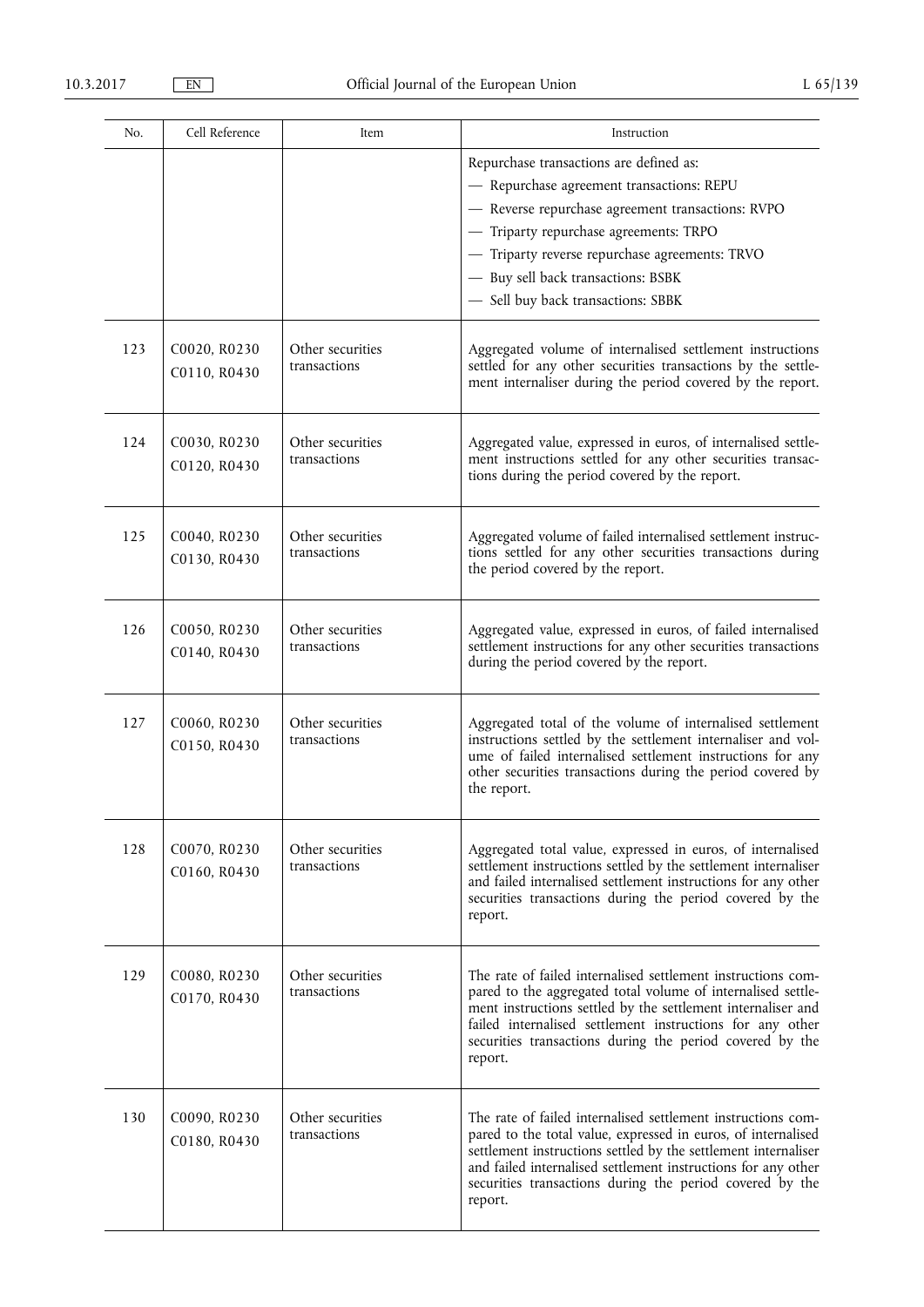| No. | Cell Reference               | Item                                                                                             | Instruction                                                                                                                                                                                                                                                                                                                                                                                      |
|-----|------------------------------|--------------------------------------------------------------------------------------------------|--------------------------------------------------------------------------------------------------------------------------------------------------------------------------------------------------------------------------------------------------------------------------------------------------------------------------------------------------------------------------------------------------|
| 131 | C0020, R0240<br>C0110, R0440 | Professional clients as<br>defined in point (10) of<br>Article $4(1)$ of Directive<br>2014/65/EU | Aggregated volume of internalised settlement instructions<br>settled for professional clients as defined in point (10) of<br>Article $4(1)$ of Directive 2014/65/EU by the settlement<br>internaliser during the period covered by the report.                                                                                                                                                   |
| 132 | C0030, R0240<br>C0120, R0440 | Professional clients as<br>defined in point (10) of<br>Article $4(1)$ of Directive<br>2014/65/EU | Aggregated value, expressed in euros, of internalised settle-<br>ment instructions settled for professional clients as defined<br>in point (10) of Article 4(1) of Directive $2014/65$ /EU dur-<br>ing the period covered by the report.                                                                                                                                                         |
| 133 | C0040, R0240<br>C0130, R0440 | Professional clients as<br>defined in point (10) of<br>Article $4(1)$ of Directive<br>2014/65/EU | Aggregated volume of failed internalised settlement instruc-<br>tions for professional clients as defined in point (10) of<br>Article $4(\overline{1})$ of Directive 2014/65/EU during the period<br>covered by the report                                                                                                                                                                       |
| 134 | C0050, R0240<br>C0140, R0440 | Professional clients as<br>defined in point (10) of<br>Article $4(1)$ of Directive<br>2014/65/EU | Aggregated value, expressed in euros, of failed internalised<br>settlement instructions for professional clients as defined<br>in point (10) of Article $4(1)$ of Directive 2014/65/EU dur-<br>ing the period covered by the report                                                                                                                                                              |
| 135 | C0060, R0240<br>C0150, R0440 | Professional clients as<br>defined in point (10) of<br>Article $4(1)$ of Directive<br>2014/65/EU | Aggregated total of the volume of internalised settlement<br>instructions settled by the settlement internaliser and vol-<br>ume of failed internalised settlement instructions for pro-<br>fessional clients as defined in point $(10)$ of Article $4(1)$ of<br>Directive 2014/65/EU during the period covered by the<br>report.                                                                |
| 136 | C0070, R0240<br>C0160, R0440 | Professional clients as<br>defined in point (10) of<br>Article $4(1)$ of Directive<br>2014/65/EU | Aggregated total value, expressed in euros, of internalised<br>settlement instructions settled by the settlement internaliser<br>and failed internalised settlement instructions for profes-<br>sional clients as defined in point (10) of Article $4(1)$ of<br>Directive 2014/65/EU during the period covered by the<br>report.                                                                 |
| 137 | C0080, R0240<br>C0170, R0440 | Professional clients as<br>defined in point (10) of<br>Article 4(1) of Directive<br>2014/65/EU   | The rate of failed internalised settlement instructions com-<br>pared to the aggregated total volume of internalised settle-<br>ment instructions settled by the settlement internaliser and<br>failed internalised settlement instructions for professional<br>clients as defined in point (10) of Article 4(1) of Directive<br>$2014/65$ /EU during the period covered by the report.          |
| 138 | C0090, R0240<br>C0180, R0440 | Professional clients as<br>defined in point (10) of<br>Article 4(1) of Directive<br>2014/65/EU   | The rate of failed internalised settlement instructions com-<br>pared to the total value, expressed in euros, of internalised<br>settlement instructions settled by the settlement internaliser<br>and failed internalised settlement instructions for profes-<br>sional clients as defined in point (10) of Article 4(1) of<br>Directive 2014/65/EU during the period covered by the<br>report. |
| 139 | C0020, R0250<br>C0110, R0450 | Retail clients as defined in<br>point $(11)$ of Article $4(1)$ of<br>Directive 2014/65/EU        | Aggregated volume of internalised settlement instruc-<br>tions settled for retail clients as defined in point (11) of<br>Article 4(1) of Directive 2014/65/EU by the settlement in-<br>ternaliser during the period covered by the report.                                                                                                                                                       |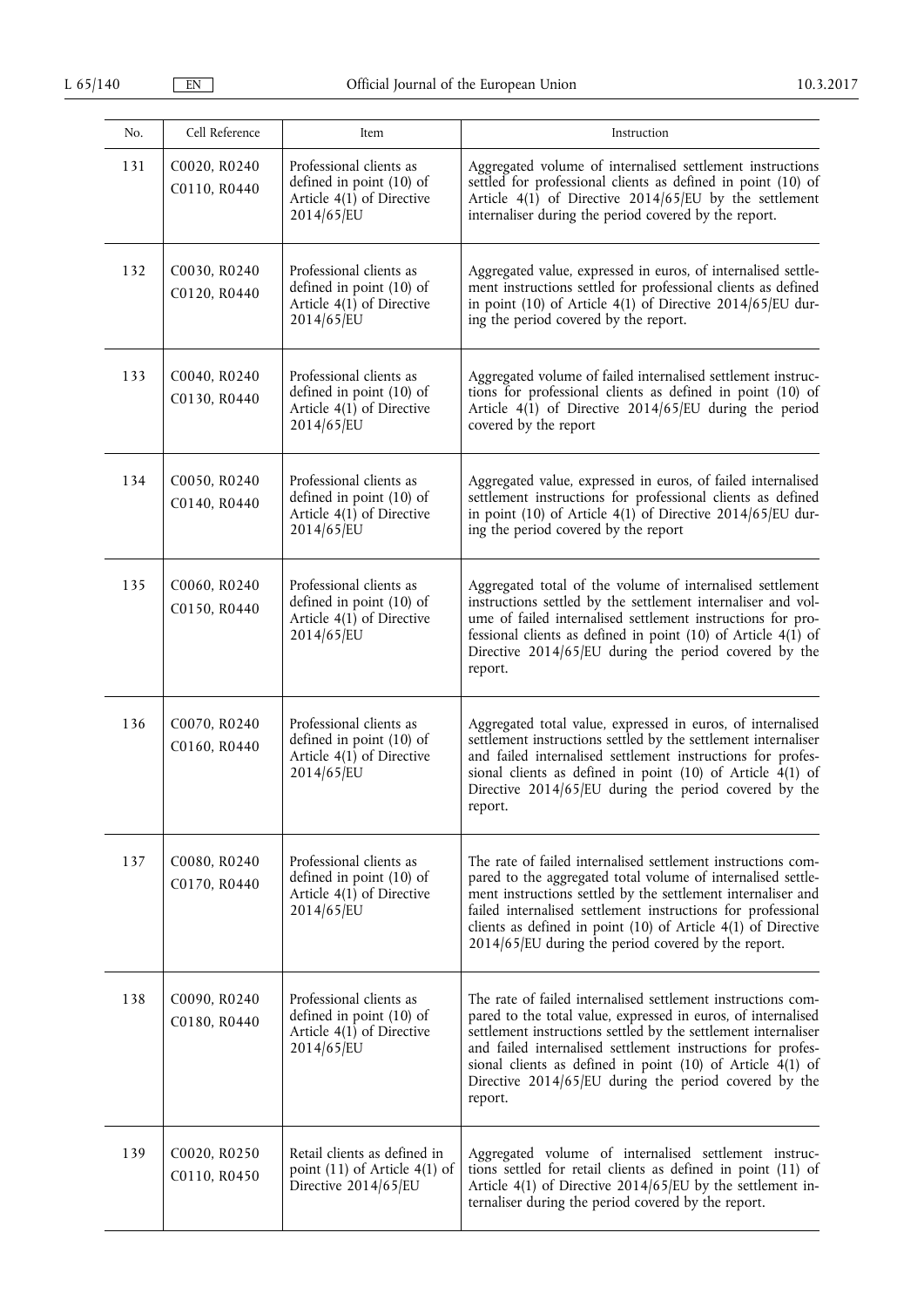| No. | Cell Reference               | Item                                                                                      | Instruction                                                                                                                                                                                                                                                                                                                                                                              |
|-----|------------------------------|-------------------------------------------------------------------------------------------|------------------------------------------------------------------------------------------------------------------------------------------------------------------------------------------------------------------------------------------------------------------------------------------------------------------------------------------------------------------------------------------|
| 140 | C0030, R0250<br>C0120, R0450 | Retail clients as defined in<br>point (11) of Article 4(1) of<br>Directive 2014/65/EU     | Aggregated value, expressed in euros, of internalised settle-<br>ment instructions settled for retail clients as defined in<br>point (11) of Article 4(1) of Directive 2014/65/EU during<br>the period covered by the report.                                                                                                                                                            |
| 141 | C0040, R0250<br>C0130, R0450 | Retail clients as defined in<br>point (11) of Article 4(1) of<br>Directive 2014/65/EU     | Aggregated volume of failed internalised settlement instruc-<br>tions for retail clients as defined in point $(11)$ of Article $4(1)$<br>of Directive 2014/65/EU during the period covered by the<br>report                                                                                                                                                                              |
| 142 | C0050, R0250<br>C0140, R0450 | Retail clients as defined in<br>point (11) of Article 4(1) of<br>Directive 2014/65/EU     | Aggregated value, expressed in euros, of failed internalised<br>settlement instructions for retail clients as defined in<br>point (11) of Article 4(1) of Directive 2014/65/EU during<br>the period covered by the report.                                                                                                                                                               |
| 143 | C0060, R0250<br>C0150, R0450 | Retail clients as defined in<br>point $(11)$ of Article $4(1)$ of<br>Directive 2014/65/EU | Aggregated total of the volume of internalised settlement<br>instructions settled by the settlement internaliser and vol-<br>ume of failed internalised settlement instructions for retail<br>clients as defined in point (11) of Article 4(1) of Directive<br>$2014/65$ /EU during the period covered by the report.                                                                    |
| 144 | C0070, R0250<br>C0160, R0450 | Retail clients as defined in<br>point (11) of Article 4(1) of<br>Directive 2014/65/EU     | Aggregated total value, expressed in euros, of internalised<br>settlement instructions settled by the settlement internaliser<br>and number of failed internalised settlement instructions<br>for retail clients as defined in point $(11)$ of Article 4(1) of<br>Directive 2014/65/EU during the period covered by the<br>report.                                                       |
| 145 | C0080, R0250<br>C0170, R0450 | Retail clients as defined in<br>point (11) of Article 4(1) of<br>Directive $2014/65$ /EU  | The rate of failed internalised settlement instructions com-<br>pared to the aggregated total volume of internalised settle-<br>ment instructions settled by the settlement internaliser and<br>failed internalised settlement instructions for retail clients<br>as defined in point (11) of Article 4(1) of Directive<br>$2014/65$ /EU during the period covered by the report.        |
| 146 | C0090, R0250<br>C0180, R0450 | Retail clients as defined in<br>point $(11)$ of Article $4(1)$ of<br>Directive 2014/65/EU | The rate of failed internalised settlement instructions com-<br>pared to the total value, expressed in euros, of internalised<br>settlement instructions settled by the settlement internaliser<br>and failed internalised settlement instructions for retail<br>clients as defined in point (11) of Article 4(1) of Directive<br>$2014/65$ /EU during the period covered by the report. |
| 147 | C0020, R0260<br>C0110, R0460 | Total cash transfers                                                                      | Aggregated volume of internalised settlement instructions<br>settled for cash transfers by the settlement internaliser dur-<br>ing the period covered by the report.                                                                                                                                                                                                                     |
| 148 | C0030, R0260<br>C0120, R0460 | Total cash transfers                                                                      | Aggregated value, expressed in euros, of internalised settle-<br>ment instructions settled for cash transfers during the<br>period covered by the report.                                                                                                                                                                                                                                |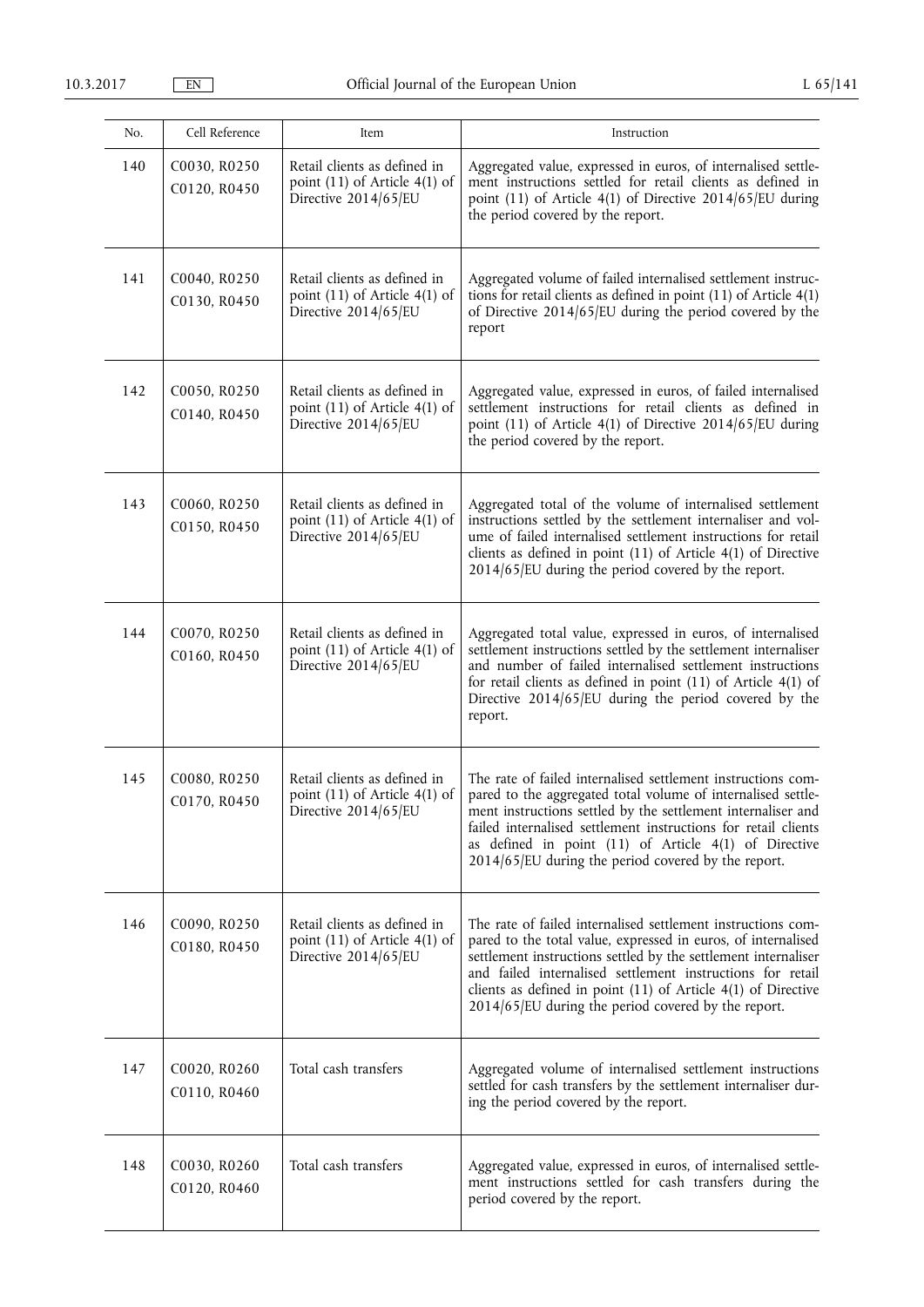| No. | Cell Reference               | Item                 | Instruction                                                                                                                                                                                                                                                                                                       |
|-----|------------------------------|----------------------|-------------------------------------------------------------------------------------------------------------------------------------------------------------------------------------------------------------------------------------------------------------------------------------------------------------------|
| 149 | C0040, R0260<br>C0130, R0460 | Total cash transfers | Aggregated volume of failed internalised settlement instruc-<br>tions for cash transfers during the period covered by the<br>report                                                                                                                                                                               |
| 150 | C0050, R0260<br>C0140, R0460 | Total cash transfers | Aggregated value, expressed in euros, of failed internalised<br>settlement instructions for cash transfers during the period<br>covered by the report                                                                                                                                                             |
| 151 | C0060, R0260<br>C0150, R0460 | Total cash transfers | Aggregated total of the volume of internalised settlement<br>instructions settled by the settlement internaliser and vol-<br>ume of failed internalised settlement instructions for cash<br>transfers during the period covered by the report.                                                                    |
| 152 | C0070, R0260<br>C0160, R0460 | Total cash transfers | Aggregated total value, expressed in euros, of internalised<br>settlement instructions settled by the settlement internaliser<br>and failed internalised settlement instructions for cash<br>transfers during the period covered by the report.                                                                   |
| 153 | C0080, R0260<br>C0170, R0460 | Total cash transfers | The rate of failed internalised settlement instructions com-<br>pared to the aggregated total volume of internalised settle-<br>ment instructions settled by the settlement internaliser and<br>failed internalised settlement instructions for cash transfers<br>during the period covered by the report.        |
| 154 | C0090, R0260<br>C0180, R0460 | Total cash transfers | The rate of failed internalised settlement instructions com-<br>pared to the total value, expressed in euros, of internalised<br>settlement instructions settled by the settlement internaliser<br>and failed internalised settlement instructions for cash<br>transfers during the period covered by the report. |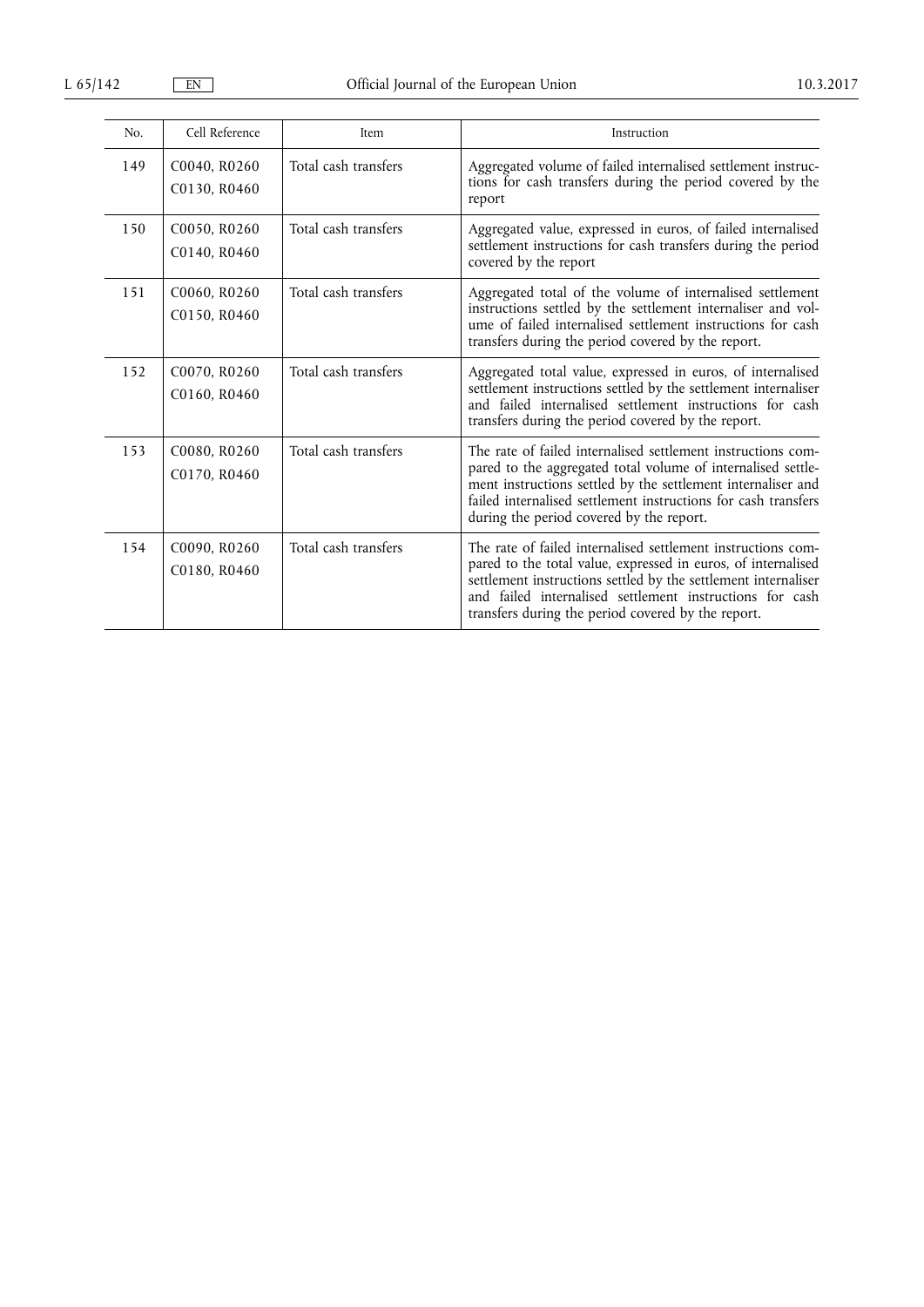**Potential Risks** 

## *ANNEX III*

# **Template for informing of potential risks**

**Identification of the reporting competent authority** 

|                                                                                                                  | C <sub>00</sub> 10 |  |  |  |
|------------------------------------------------------------------------------------------------------------------|--------------------|--|--|--|
| Name of the competent authority                                                                                  | R0010              |  |  |  |
| Reporting timestamp                                                                                              | R <sub>0</sub> 020 |  |  |  |
| Reporting period                                                                                                 | R0030              |  |  |  |
| Name of the main liaison                                                                                         | R <sub>0040</sub>  |  |  |  |
| Function of the main liaison                                                                                     | R <sub>0050</sub>  |  |  |  |
| Phone number of the main liaison                                                                                 | R0060              |  |  |  |
| Email address of the main liaison                                                                                | R0070              |  |  |  |
| Identification of any potential risks resulting from the internalised settlement activity in the jurisdiction    |                    |  |  |  |
| Identification of any potential risks resulting from the internalised settlement<br>activity in the jurisdiction | R <sub>0080</sub>  |  |  |  |